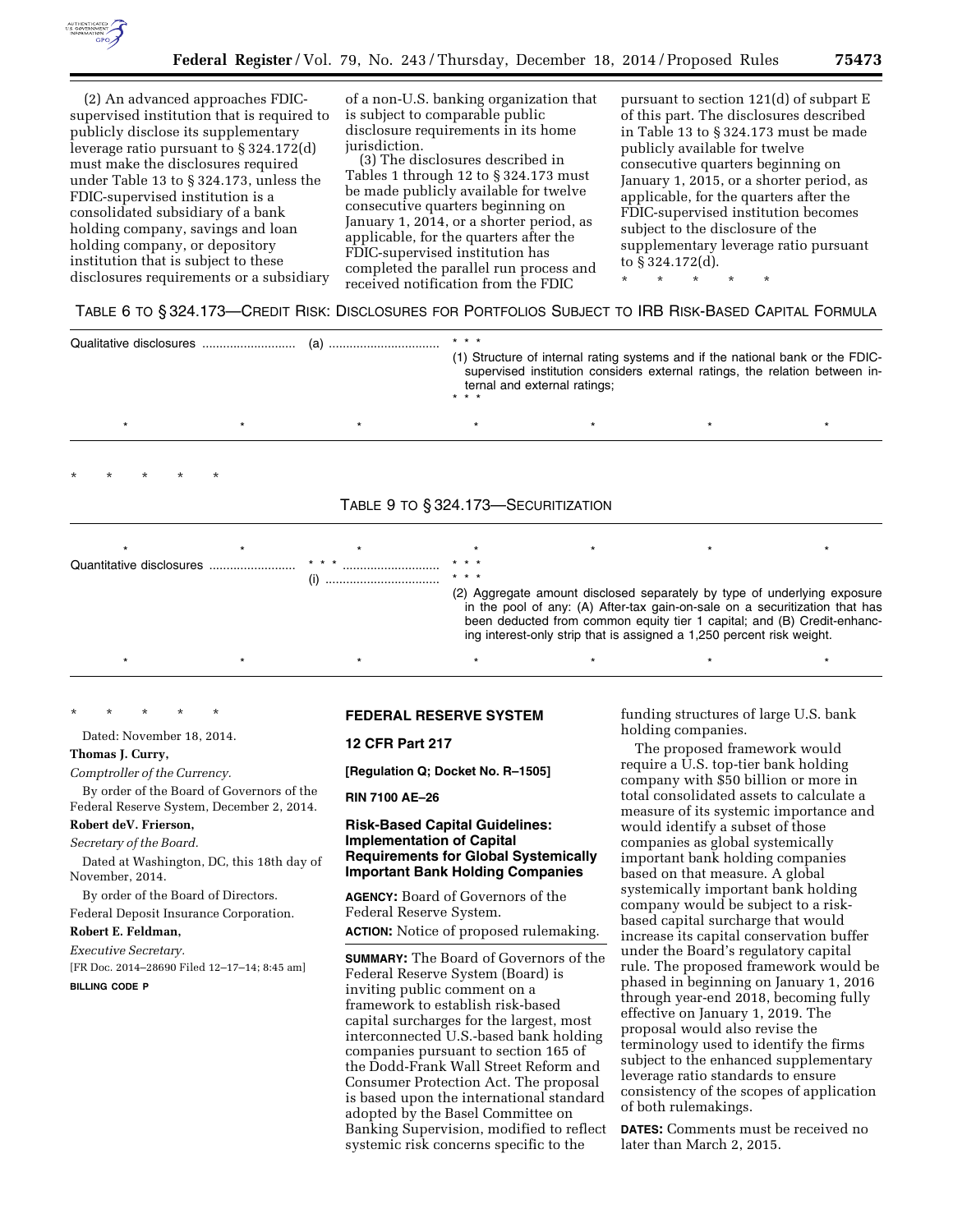**ADDRESSES:** When submitting comments, please consider submitting your comments by email or fax because paper mail in the Washington, DC area and at the Board may be subject to delay. You may submit comments, identified by Docket No. R–1505 and RIN 7100 AE–16, by any of the following methods:

• *Agency Web site:* 

*[www.federalreserve.gov.](http://www.federalreserve.gov)* Follow the instructions for submitting comments at *[http://www.federalreserve.gov/apps/](http://www.federalreserve.gov/apps/foia/proposedregs.aspx) [foia/proposedregs.aspx.](http://www.federalreserve.gov/apps/foia/proposedregs.aspx)* 

• *Federal eRulemaking Portal: [www.regulations.gov.](http://www.regulations.gov)* Follow the instructions for submitting comments.

• *Email: [regs.comments@](mailto:regs.comments@federalreserve.gov) [federalreserve.gov.](mailto:regs.comments@federalreserve.gov)* Include the docket number in the subject line of the message.

• *Fax:* (202) 452–3819 or (202) 452– 3102.

• *Mail:* Address to Robert de V. Frierson, Secretary, Board of Governors of the Federal Reserve System, 20th Street and Constitution Avenue NW., Washington, DC 20551.

All public comments will be made available on the Board's Web site at *[www.federalreserve.gov/generalinfo/](http://www.federalreserve.gov/generalinfo/foia/ProposedRegs.cfm) [foia/ProposedRegs.cfm](http://www.federalreserve.gov/generalinfo/foia/ProposedRegs.cfm)* as submitted, unless modified for technical reasons. Accordingly, comments will not be edited to remove any identifying or contact information. Public comments may also be viewed electronically or in paper in Room MP—500 of the Board's Martin Building (20th and C Streets NW., Washington, DC 20551) between 9 a.m. and 5 p.m. on weekdays.

**FOR FURTHER INFORMATION CONTACT:**  Anna Lee Hewko, Deputy Associate Director, (202) 530–6260, Ann McKeehan, Senior Supervisory Financial Analyst, (202) 973–6903, Jordan Bleicher, Senior Supervisory Financial Analyst, (202) 973–6123, or Holly Kirkpatrick, Supervisory Financial Analyst, (202) 452–2796, Division of Banking Supervision and Regulation, or Christine Graham, Counsel, (202) 452–3005, or Mark Buresh, Attorney, (202) 452–5270, Legal Division. Board of Governors of the Federal Reserve System, 20th and C Streets NW., Washington, DC 20551. For the hearing impaired only, Telecommunications Device for the Deaf (TDD) users may contact (202) 263– 4869).

#### **SUPPLEMENTARY INFORMATION:**

#### **Table of Contents**

- I. Introduction
	- A. Background
	- B. Dodd-Frank Act
	- C. Overview of the Proposal

D. Integrated Set of Prudential Standards E. Global Framework

- II. Description of the Proposal To Measure and Impose Capital Requirements Based Upon Global Systemic Importance
	- A. Identification of a GSIB B. Using Systemic Indicators Reported on
	- the FR Y–15
	- C. Computing the Applicable GSIB Surcharge D. Augmentation of the Capital
	- Conservation Buffer
	- E. Implementation and Timing
- F. Periodic Review and Refinement of the Proposal
- III. Indicators of Global Systemic Risk
	- A. Size
	- B. Interconnectedness
	- C. Substitutability
	- D. Complexity
- E. Cross-jurisdictional Activity F. Use of Short-term Wholesale Funding
- IV. Amendments to the FR Y–15
- V. Modifications to Related Rules
- VI. Regulatory Analysis
	- A. Paperwork Reduction Act
	- B. Regulatory Flexibility Act
- C. Plain Language

# **I. Introduction**

#### *A. Background*

The 2007–2008 financial crisis demonstrated that certain U.S. financial companies had grown so large, leveraged, and interconnected that their failure could pose a threat to financial stability in the United States and globally. The sudden collapse and nearcollapse of major financial companies were among the most destabilizing events of the crisis. As a result, significant public sector intervention was needed to reduce the impact of, or prevent, the failure of these companies and the attendant consequences for the broader financial system. The crisis demonstrated that supervisors and other relevant authorities needed to take additional steps to prevent financial vulnerabilities from spreading among firms in a manner that could undermine national and global financial stability. In response, U.S. authorities have undertaken a comprehensive reform of financial regulation to enhance their ability to monitor and address threats to financial stability, strengthen the prudential oversight and resolvability of systemically important financial institutions, and improve the capacity of financial markets and infrastructures to absorb shocks.

Despite those efforts, a perception persists in the markets that some companies remain too big to fail, which poses a significant threat to the financial system. The perception of too big to fail reduces incentives of shareholders, creditors, and counterparties of these companies to discipline excessive risktaking by these companies and produces competitive distortions because these companies can often fund themselves at a lower cost than other companies. This distortion is unfair to smaller companies, damages fair competition, and may artificially encourage further consolidation and concentration in the financial system.

The financial crisis also revealed dangers that can emerge as a result of firms' reliance on short-term wholesale funding. Short-term wholesale funding is used by a variety of financial firms, including commercial banks and brokerdealers, and can take many forms, including unsecured commercial paper, asset-backed commercial paper, wholesale certificates of deposits, and securities financing transactions. During normal times, short-term wholesale funding helps to satisfy investor demand for safe and liquid investments, lower funding costs for borrowers, and support the functioning of the financial markets. During periods of stress, however, reliance on short-term wholesale funding can leave firms vulnerable to runs that undermine financial stability.

When short-term creditors lose confidence in a firm or believe other short-term creditors may lose confidence in that firm, those creditors have a strong incentive to withdraw funding quickly before withdrawals by other creditors drain the firm of its liquid assets. To meet its obligations, the borrowing firm may be required to rapidly sell less liquid assets, which it may be able to do only at fire sale prices that deplete the seller's capital and drive down asset prices across the market. In a post-default scenario, fire sale externalities could result if the defaulted firm's creditors seize and rapidly liquidate assets the defaulted firm has posted as collateral. Financial distress can spread among firms as a result of counterparty relationships or because of perceived similarities among firms, forcing firms to rapidly liquidate assets in a manner that places the financial system as a whole under significant strain.

# *B. Dodd-Frank Act*

In the wake of the financial crisis, Congress enacted the Dodd-Frank Wall Street Reform and Consumer Protection Act (Dodd-Frank Act) in order to mitigate the risk to the financial stability of the United States that could arise from the material financial distress or failure of large, interconnected financial institutions.<sup>1</sup> Section 165 of the Dodd-Frank Act directs the Board to establish

<sup>1</sup>Public Law 111–203, 124 Stat. 1376 (July 21, 2010).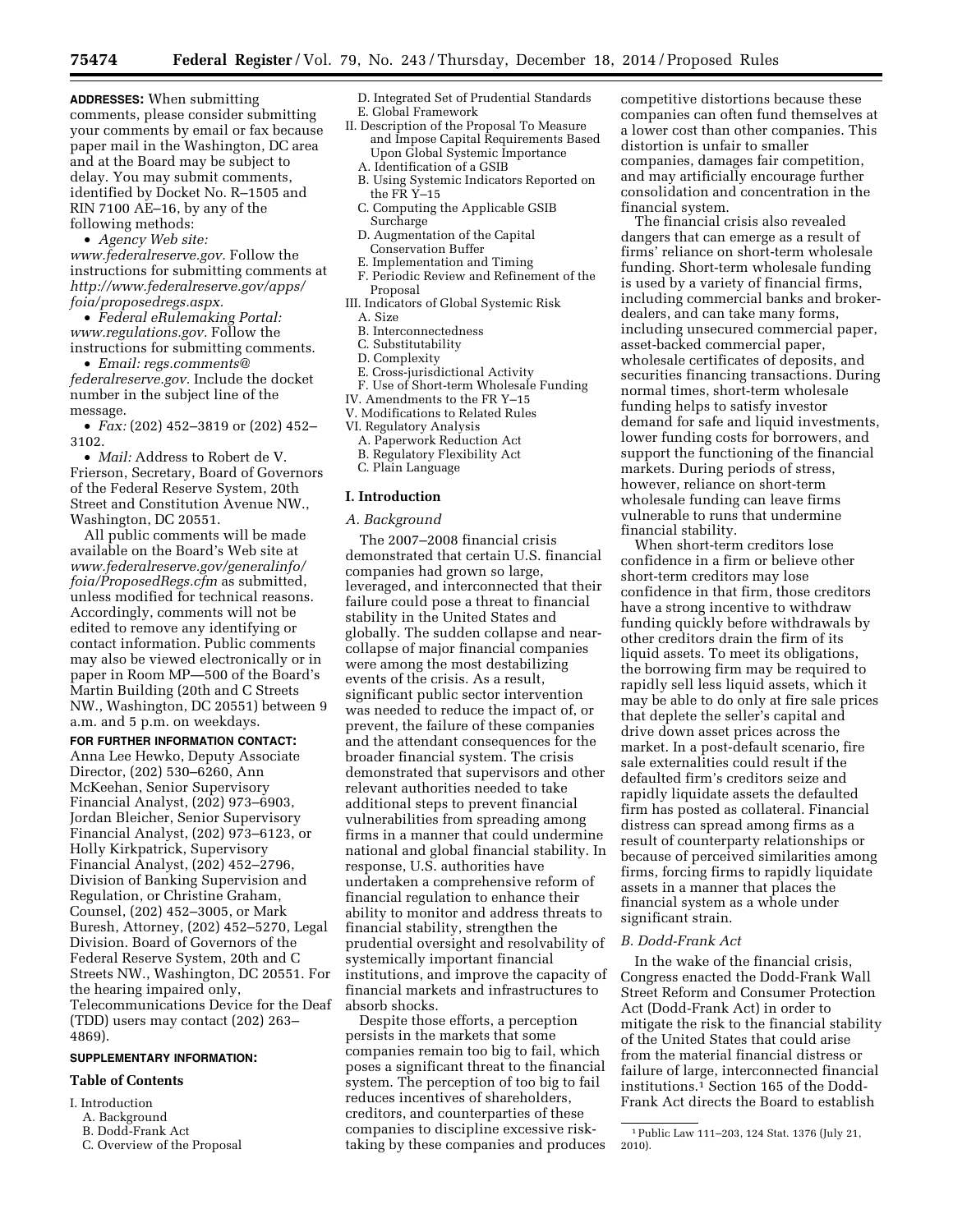enhanced prudential standards for bank holding companies with \$50 billion or more in total consolidated assets and for nonbank financial companies the Financial Stability Oversight Council (Council) has designated for supervision by the Board (nonbank financial companies supervised by the Board).2 The enhanced prudential standards include heightened risk-based capital requirements, leverage limits, liquidity requirements, single-counterparty credit limits, stress testing requirements, and risk management requirements.3 These standards must be more stringent than those standards applicable to other bank holding companies and to nonbank financial companies that do not present similar risks to U.S. financial stability.<sup>4</sup> The standards must also increase in stringency based on several factors, including the size and risk characteristics of a company subject to the rule, and the Board must take into account the difference among bank holding companies and nonbank financial companies based on the same factors.5 Section 165 also permits the Board to establish other prudential standards in addition to the mandatory standards, including three enumerated standards—a contingent capital requirement, enhanced public disclosures, and short-term debt limits—and any ''other prudential standards'' that the Board determines are ''appropriate.''

# *C. Overview of the Proposal*

Pursuant to its authority to establish enhanced risk-based capital standards under section 165 of the Dodd-Frank Act, the Board is proposing to impose risk-based capital surcharges (GSIB surcharges) upon U.S. bank holding companies that are identified as global systemically important banking organizations (GSIBs). First, the proposal would establish a methodology to determine whether a U.S. top-tier bank holding company is a GSIB based on five broad categories that are believed to be good proxies for, and correlated with, systemic importance size, interconnectedness, crossjurisdictional activity, substitutability, and complexity. If a bank holding company's score as calculated under the proposed methodology is 130 basis points or greater, then such a bank holding company would be designated

as a GSIB. Under the proposed methodology, eight large U.S. bank holding companies currently would be identified as GSIBs.

A firm that is designated as a GSIB under the proposed methodology would calculate a GSIB surcharge using two methods. The first method would be based on the sum of a firm's systemic indicator scores reflecting its size, interconnectedness, cross-jurisdictional activity, substitutability, and complexity (method 1). The second method would be based on the sum of the firm's systemic indicator scores reflecting its size, interconnectedness, crossjurisdictional activity, and complexity, as well as a measure of use of short-term wholesale funding, but would exclude the systemic indicator scores reflecting the firm's substitutability (method 2), and would generally result in higher surcharges as compared to method 1. A GSIB's surcharge would be the higher of the two surcharges determined under the two methods.

The proposal would amend the Board's regulatory capital rule to increase a GSIB's capital conservation buffer by the amount of its GSIB surcharge.6 For example, under the proposal, a bank holding company subject to a GSIB surcharge of 2.5 percent would have a capital conservation buffer of 5.0 percent, which is the sum of the 2.5 percent capital conservation buffer and its GSIB surcharge.<sup>7</sup> The Board is proposing that the GSIB surcharge become effective pursuant to the same timeline as the capital conservation buffer, which will be phased in beginning in 2016 at a rate of 25 percent per year and become fully effective on January 1, 2019.8

The proposed GSIB surcharge is designed to reduce a GSIB's probability of default such that a GSIB's expected systemic impact is approximately equal to that of a large, non-systemic bank holding company. Distress at a GSIB would have substantially greater negative consequences on the financial system than the failure of other bank holding companies that may be large or interconnected, but that do not have comparable systemic risk profiles. Distress at a GSIB can lead to a domino effect, whereby a GSIB's counterparties are placed under severe strain when the

GSIB does not meet its financial obligations. The inability of a counterparty of a GSIB to meet its obligations leads, in turn, to severe strains at its significant counterparties, leading to more firms being unable to fulfill their contractual obligations. In addition, distress at a GSIB can lead to fire sales in asset markets, when a GSIB engages in distressed sales in an effort to obtain needed liquidity. The sudden increase in market supply of assets drives down prices. This effect is transmitted not only to firms that must sell assets to meet immediate liquidity needs but, because of margin calls and mark-to-market accounting requirements, to many other firms as well. There can also be information contagion effects, where market participants conclude from a GSIB's distress that other firms holding similar assets or following similar business models are likely to also be facing distress. Taken together, these impacts indicate that the failure of a GSIB could affect not only those firms closely connected to the GSIB, but also the broader financial system. Because the systemic loss given default of a GSIB is much greater than that of a large, nonsystemic bank holding company, its probability of default must be significantly lower than that of a large, non-systemic bank holding company in order to equalize the expected systemic impact of its failure or distress.

The proposed GSIB surcharge increases in stringency based on a GSIB's risk characteristics, including size, complexity, interconnectedness, cross-jurisdictional activity, and use of short-term wholesale funding. In this way, the calibration is designed to induce a GSIB to reduce its risk of failure, internalize the negative externalities it poses, and correct for competitive distortions created by the perception that it may be too big to fail. In addition, the proposed GSIB surcharge would place additional private capital at risk before the Federal Deposit Insurance Fund or the Federal government's resolution mechanisms would be called upon and would reduce the likelihood of economic disruptions as a result of financial distress at these institutions.

# *D. Integrated Set of Prudential Standards*

The proposed GSIB surcharge is one of several enhanced prudential standards that the Board has developed pursuant to section 165 of the Dodd Frank Act. In November 2011, the Board and the Federal Deposit Insurance Corporation (FDIC) issued a joint final rule that would require bank holding

<sup>2</sup>*See* 12 U.S.C. 5365.

<sup>3</sup> *Id.* 

<sup>4</sup>*See* 12 U.S.C. 5365(a)(1)(A).

<sup>5</sup>*See* 12 U.S.C. 5365(a)(1)(B). Under section 165(a)(1)(B) of the Dodd-Frank Act, the enhanced prudential standards must increase in stringency based on the considerations listed in section 165(b)(3).

<sup>6</sup>*See* 12 CFR 217.11. Implementation of the GSIB surcharge as an expansion of the capital conservation buffer is also the method of implementation chosen by the BCBS in the BCBS global framework. *See* paragraph 129 of the Basel III framework and paragraph 46 of the BCBS Revised Document.

<sup>7</sup>This example assumes that any applicable countercyclical capital buffer amount is zero. 8 12 CFR 217.300(a).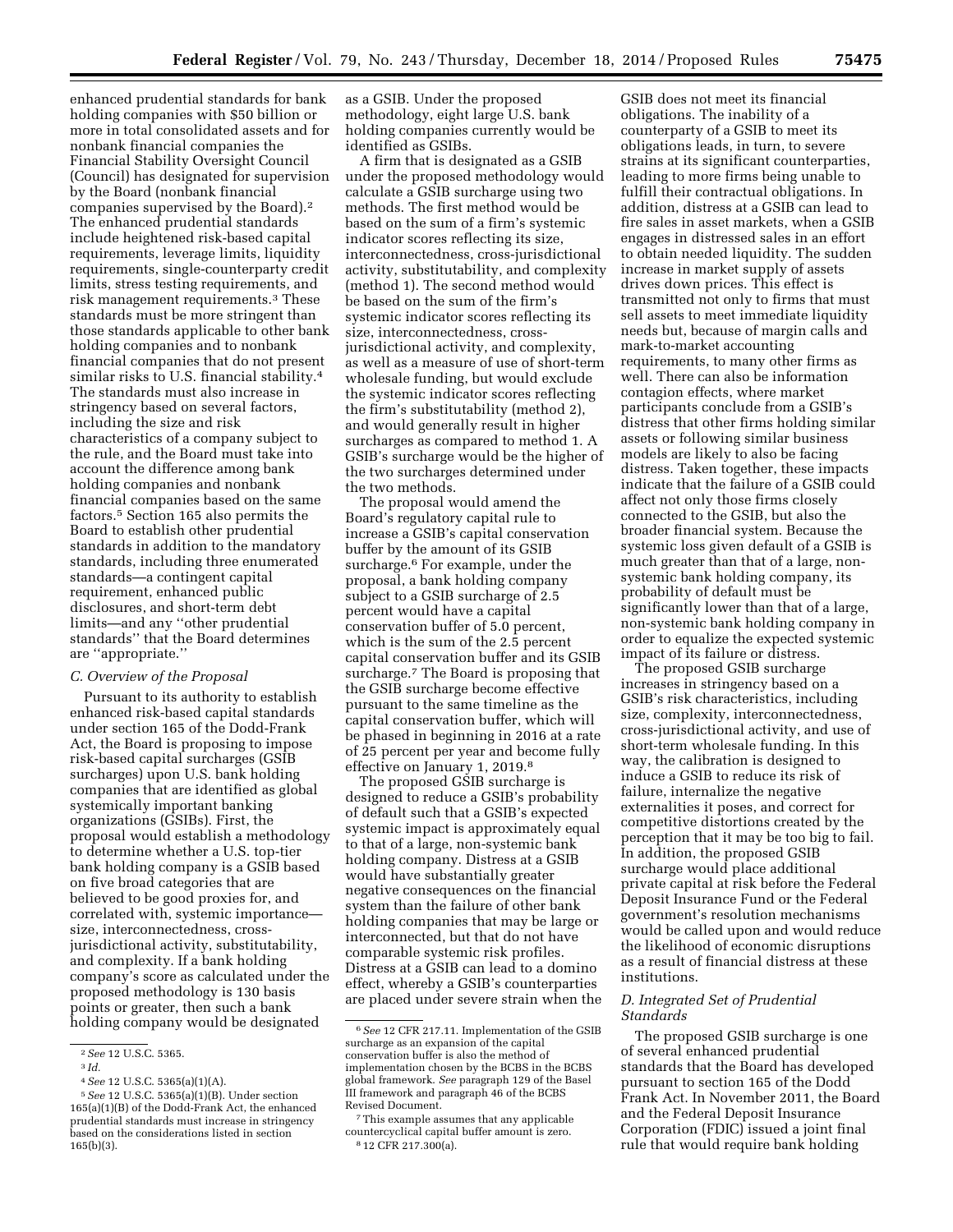companies and foreign banking organizations with \$50 billion or more in total consolidated assets and nonbank financial companies designated by the Council for supervision by the Board to submit annual resolution plans.9 Also in November 2011, the Board issued a final rule requiring a bank holding company to submit an annual capital plan to the Board in which it demonstrates the ability to meet the Board's minimum regulatory capital requirements over a range of stressed conditions.10 In October 2012, the Board issued two final rules implementing stress testing requirements for certain bank holding companies, state member banks, and savings and loan holding companies pursuant to sections 165(i)(1) and (2) of the Dodd-Frank Act.11 In February 2014, the Board issued a final rule establishing liquidity and risk management standards for U.S. bank holding companies and capital, stress testing, liquidity, and risk management standards for foreign banking organizations.12 Finally, in September 2014, the Board, the FDIC, and the Office of the Comptroller of the Currency (OCC) issued the liquidity coverage ratio rule (LCR rule) that creates for the first time a standardized minimum liquidity coverage ratio requirement for the largest, most complex banking organizations.13

In addition, the Board has adopted measures to strengthen the capital regulations applicable to all banking organizations. In July 2013, the Board, the FDIC, and the OCC adopted a final rule revising the regulatory capital rule to increase the quality and quantity of regulatory capital that must be maintained by banking organizations, and to improve risk coverage by more accurately measuring the risk inherent in exposures.14 The final rule also established a capital conservation buffer that incentivizes banking organizations to hold capital in excess of regulatory minimums by imposing increasingly stringent limits on capital distributions and certain discretionary bonus

- 12*See* 79 FR 17240 (March 27, 2014).
- 13 79 FR 61440 (October 10, 2014).

payments as the banking organization's buffer falls below specified thresholds. For the case of banking organizations subject to the advanced approaches rule, the regulatory capital rule also includes a mechanism for increasing the capital conservation buffer when credit markets overheat (through the countercyclical buffer), and a supplementary leverage ratio that takes into account both onand off-balance sheet exposures.15 In April 2014, the Board, the FDIC, and the OCC issued enhanced supplementary leverage ratio standards for the largest, most complex bank holding companies (*i.e.,* the bank holding companies that would be identified as GSIBs under the proposed rule) and their insured depository institution subsidiaries, under which such bank holding companies must maintain a supplementary leverage ratio of 5 percent or more in order to avoid limitations on distributions and certain discretionary bonus payments, and such insured depository institution subsidiaries must maintain a supplementary leverage ratio of 6 percent or more to be ''well capitalized'' under the agencies' prompt corrective action regulations.16

The Board continues to develop additional enhanced standards that will mitigate risks to U.S. financial stability posed by certain banking organizations.

#### *E. Global Framework*

The proposed GSIB surcharge is consistent with global efforts to address the financial stability risks posed by the largest, most interconnected financial institutions. Following the financial crisis, the Group of Twenty Finance Ministers and Central Bank Governors (G–20) requested that the Financial Stability Board (FSB) develop a policy framework to address the systemic and moral hazard risks associated with systemically important financial institutions, and in particular, global systemically important financial institutions.17 In November 2010, the G–

17The G–20 was established in 1999 to bring together industrialized and developing economies to discuss key issues in the global economy. Members include finance ministers and central bank governors of 19 countries (Argentina,

20 endorsed an FSB policy framework for addressing these institutions, one element of which is a capital surcharge for global systemically important financial institutions.18 In November 2011, the FSB published an integrated set of policy measures to address the systemic and moral hazard risks associated with global systemically important financial institutions, intended to mitigate the impact of the failure of a global systemically important financial institution and reduce any competitive funding advantages these firms may have as a result of the perception that they are too big to fail.19 The FSB identified the global systemically important financial institutions using an assessment methodology and framework developed by the Basel Committee on Banking Supervision (BCBS framework).20 The BCBS calculates global firms' scores and releases the lists of global systemically important financial institutions, including global systemically important

 $^{18}\rm{For}$  additional background on the November 2010 initiative, see *[www.financialstabilityboard.](http://www.financialstabilityboard.org/press/pr_101111a.pdf) org/press/pr*\_*[101111a.pdf.](http://www.financialstabilityboard.org/press/pr_101111a.pdf)* 

19*See* ''Policy Measures to Address Systemically Important Financial Institutions'' available at *[www.](http://www.financialstabilityboard.org/publications/r_111104bb.pdf) [financialstabilityboard.org/publications/r](http://www.financialstabilityboard.org/publications/r_111104bb.pdf)*\_ *[111104bb.pdf.](http://www.financialstabilityboard.org/publications/r_111104bb.pdf)* 

20The Basel Committee on Banking Supervision (BCBS) is a committee of banking supervisory authorities established by the central bank Governors of the Group of Ten countries in 1975. The committee's membership consists of senior representatives of bank supervisory authorities and central banks from Argentina, Australia, Belgium, Brazil, Canada, China, France, Germany, Hong Kong SAR, India, Indonesia, Italy, Japan, Korea, Luxembourg, Mexico, the Netherlands, Russia, Saudi Arabia, Singapore, South Africa, Spain, Sweden, Switzerland, Turkey, the United Kingdom, and the United States. It usually meets at the Bank for International Settlements (BIS) in Basel, Switzerland, where its permanent Secretariat is located. *See* ''Global systemically important banks: Assessment methodology and the additional loss absorbency requirement'' available at *[www.bis.org/](http://www.bis.org/publ/bcbs201.htm)  [publ/bcbs201.htm.](http://www.bis.org/publ/bcbs201.htm)* In July 2013, the BCBS published revisions to this document entitled, ''Global systemically important banks: Updated assessment methodology and the higher loss absorbency requirement,'' which provides certain revisions and clarifications to the initial framework. The document is available at *[www.bis.org/publ/](http://www.bis.org/publ/bcbs255.htm) [bcbs255.htm.](http://www.bis.org/publ/bcbs255.htm)* 

<sup>9</sup> 12 CFR part 243.

<sup>10</sup>*See* 12 CFR 225.8. *See* 76 FR 74631 (December 1, 2011); 79 FR 64026 (October 27, 2014); and 79 FR 13498 (March 11, 2014).

<sup>11</sup>*See* 12 U.S.C. 5365(i)(1) and 12 CFR 252, subparts E and F. *See* 77 FR 62378 (October 12, 2012); 79 FR 64026 (October 27, 2014); and 79 FR 13498 (March 11, 2014).

<sup>14</sup>The Board and the OCC issued a joint final rule on October 11, 2013 (78 FR 62018) and the FDIC issued a substantially identical interim final rule on September 10, 2013 (78 FR 55340). In April 2014, the FDIC adopted the interim final rule as a final rule with no substantive changes. 79 FR 20754 (April 14, 2014).

<sup>15</sup> *Id.* at 62170–62172.

<sup>16</sup>*See* 79 FR 24528 (May 1, 2014). The supplementary leverage ratio comes into effect on January 1, 2018 and applies to top-tier U.S. bank holding companies with more than \$700 billion in total consolidated assets or more than \$10 trillion in assets under custody (covered BHCs), as well as insured depository institution subsidiaries of the covered BHCs. As discussed in section IV of this preamble, the proposal would amend the supplementary leverage ratio rule to ensure consistency of the scopes of application for the supplementary leverage ratio rule and the GSIB proposal.

Australia, Brazil, Canada, China, France, Germany, India, Indonesia, Italy, Japan, Mexico, Russia, Saudi Arabia, South Africa, Republic of Korea, Turkey, U.K., and U.S.) and the European Union. The FSB was established to coordinate at the international level the work of national financial authorities and international standard setting bodies and to develop and promote the implementation of effective regulatory, supervisory and other financial sector policies in the interest of financial stability. The FSB brings together national authorities responsible for financial stability in 24 countries and jurisdictions, international financial institutions, sector-specific international groupings of regulators and supervisors, and committees of central bank experts.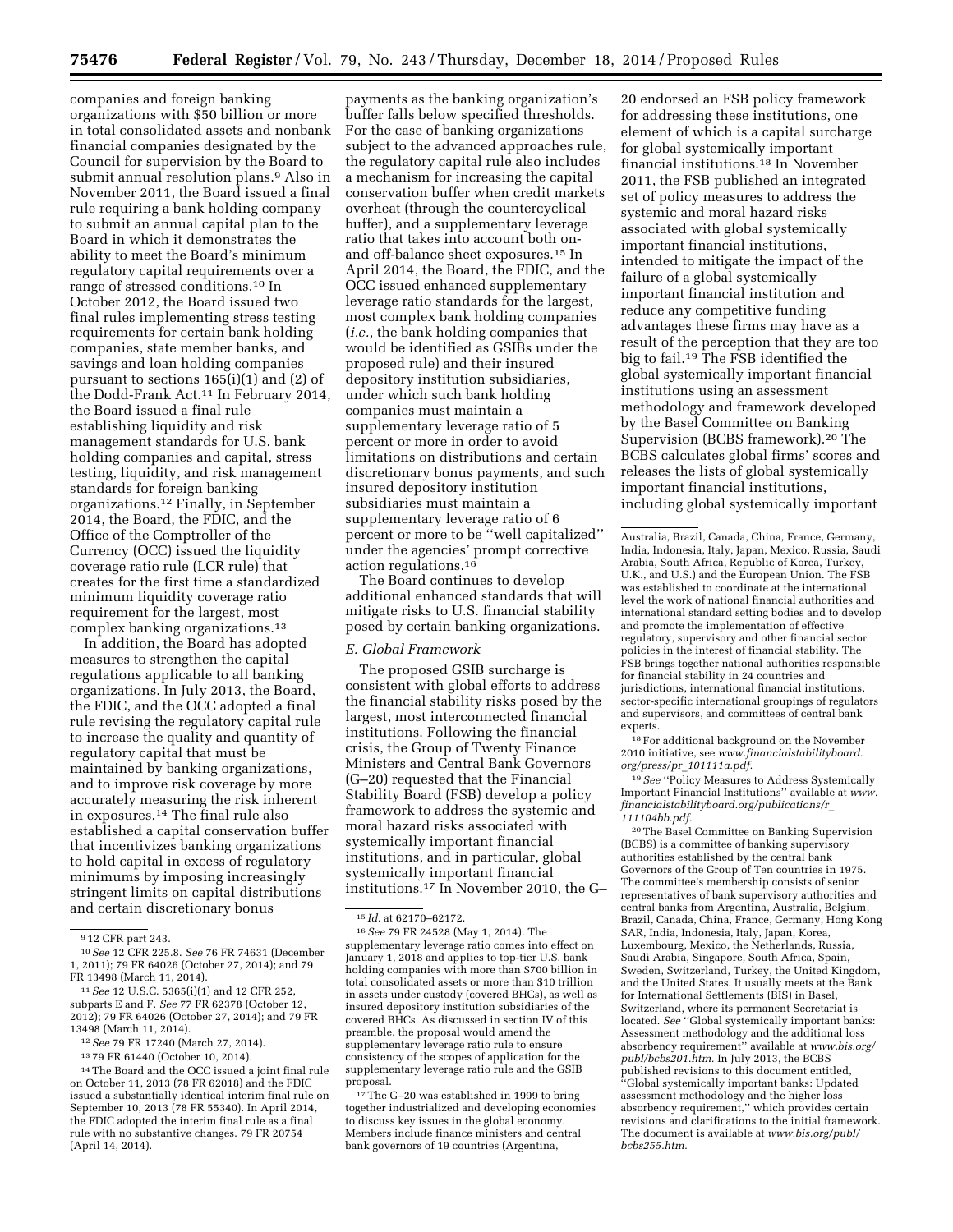banking organizations, on an annual basis.21

The BCBS plans to review the BCBS framework, including the indicatorbased measurement approach and the threshold scores for identifying global systemically important financial institutions, every three years in order to capture developments in the banking sector and any progress in methods and approaches for measuring systemic importance.22 The first three-year review has already begun. In connection with this review, the Board has encouraged the BCBS to consider including a measure of short-term wholesale funding within the BCBS framework.

# **II. Description of the Proposal To Measure and Impose Capital Requirements Based Upon Global Systemic Importance**

The proposal would establish a methodology for identifying a U.S. bank holding company as a GSIB based on the bank holding company's systemic risk profile and establishing the appropriate size of the GSIB surcharge.

#### *A. Identification of a GSIB*

The proposal would require each U.S. top-tier bank holding company with total consolidated assets of \$50 billion or more that is not a subsidiary of a non-U.S. banking organization to determine annually whether it is a GSIB by using five categories that measure global systemic importance: Size, interconnectedness, substitutability, complexity, and cross-jurisdictional activity. These proposed categories were chosen to measure whether the failure of a bank holding company, or the inability of a bank holding company to conduct regular course-of-business transactions, would likely impair financial intermediation or financial market functioning so as to inflict material damage on the broader

# TABLE 1—SYSTEMIC INDICATORS

economy. These factors are also consistent with the factors that the Board considers in reviewing financial stability implications of proposed mergers and acquisitions by banking organizations.23

The proposal identifies individual systemic indicators that measure the firm's profile within each category, set forth in Table 1 below, and sets forth a weighting for those indicators to compute a bank holding company's systemic indicator score. The advantages of a multiple indicator-based measurement approach is that it encompasses many dimensions of systemic importance and is transparent. These systemic indicators, and their relationship to financial stability, are described in section III of this preamble.

| Categorv                                           | Systemic Indicator                                                                                                                                               | Indicator<br>weight<br>(% ) |
|----------------------------------------------------|------------------------------------------------------------------------------------------------------------------------------------------------------------------|-----------------------------|
|                                                    |                                                                                                                                                                  | 20<br>6.67<br>6.67          |
|                                                    |                                                                                                                                                                  | 6.67<br>6.67<br>6.67        |
|                                                    | Underwritten transactions in debt and equity markets<br>Notional amount of over-the-counter (OTC) derivatives<br>Trading and available-for-sale (AFS) securities | 6.67<br>6.67<br>6.67        |
|                                                    |                                                                                                                                                                  | 6.67<br>10<br>10            |
| Total for twelve indicators across five categories |                                                                                                                                                                  | 100                         |

To determine whether it is a GSIB, a bank holding company would first identify values for each systemic indicator listed in Table 1 that it reported on its most recent Banking Organization Systemic Risk Report (FR Y–15).24 The bank holding company would then divide each of these values

21*See [http://www.bis.org/bcbs/gsib/gsibs](http://www.bis.org/bcbs/gsib/gsibs_as_of_2014.htm)*\_*as*\_*of*\_ *[2014.htm.](http://www.bis.org/bcbs/gsib/gsibs_as_of_2014.htm)* 

by the corresponding aggregate global indicator amount published by the Board in the fourth quarter of that year. This aggregate global indicator amount corresponds to the amount released by the BCBS, converted from Euros to U.S. dollars using the conversion rate provided by the BCBS. The aggregate

global indicator amount released by the BCBS is the sum of the systemic indicator amounts for each category listed in Table 1 above, as reported by a sample of the largest banking organizations in the world for each systemic indicator.25 The resulting quotient for each indicator would be

<sup>22</sup>*See* paragraph 39 of the Revised BCBS Document.

<sup>23</sup>The Dodd-Frank Act requires the Board to consider risks to U.S. financial stability when approving applications and notices by bank holding companies under sections 3 and 4 of the Bank Holding Company Act. Dodd-Frank Act, § 604(d) and (e), codified at 12 U.S.C. 1842(c)(7) and 1843(j)(2)(A). Other provisions of the Dodd-Frank Act impose a similar requirement that the Board consider or weigh the risks to financial stability posed by a merger, acquisition, or expansion proposal by a financial institution. *See* sections 163, 173 of the Dodd-Frank Act.

<sup>24</sup>Subject bank holding companies are required to file the FR Y–15. In addition, a bank holding company that is designated as a GSIB would be required to calculate its systemic score the following year, regardless of whether it has \$50 billion in total assets that year. *See* Instructions for Preparation of Banking Organization Systemic Risk Report available at *[http://www.federalreserve.gov/](http://www.federalreserve.gov/reportforms/forms/FR_Y-1520131231_i.pdf) [reportforms/forms/FR](http://www.federalreserve.gov/reportforms/forms/FR_Y-1520131231_i.pdf)*\_*Y-1520131231*\_*i.pdf.* The Board intends to seek comment on a proposal to revise the measure of total exposure to align with recent revisions to the Board's supplementary leverage ratio rule. 79 FR 57725 (September 26, 2014).

<sup>25</sup>The sample of global banking organizations includes the following:

<sup>(1)</sup> Banking organizations identified as the 75 largest global banking organizations, based on the financial year-end Basel III framework leverage ratio exposure measure; (2) banking organizations that were designated as GSIBs by the FSB in the previous year (unless supervisors agree that there is compelling reason to exclude them); and (3) banking organizations that have been added to the sample group by national supervisors using supervisory judgment (subject to certain criteria). *See* paragraph 26 of the BCBS Revised Document. The BCBS publishes annually the aggregate global indicator amount for each indicator. The Board will make this information available on its public Web site, through a press release, or by publication in the **Federal Register**.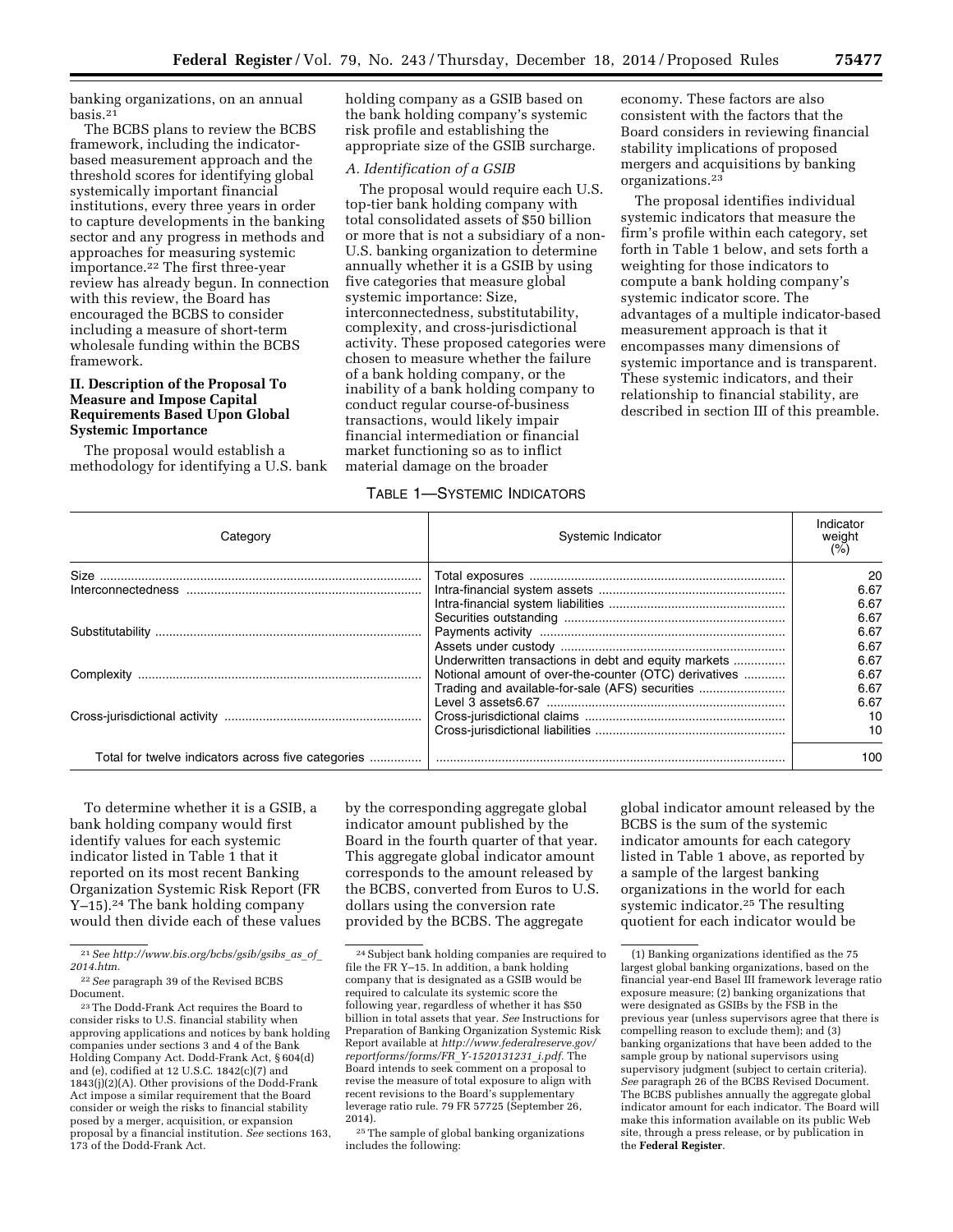multiplied by the prescribed weighting indicated in Table 1 above, and then multiplied by 10,000 to reflect the result in basis points. For example, if a bank holding company's cross-jurisdictional claims divided by the associated aggregate global amount for that indicator is 0.03 (that is, the firm's cross-jurisdictional claims amount is equal to 3 percent of the aggregate global amount for cross-jurisdictional claims), then its cross-jurisdictional claims indicator score would be 30 basis points (0.03\*0.1\*10,000). A bank holding company would then sum the weighted values for the twelve systemic indicators to determine its aggregate systemic indicator score and whether it would be identified as a GSIB, provided that the value for the substitutability indicators would be capped at 100, as described in section III.C of this preamble.26 Under this methodology, a bank holding company's systemic importance depends on the amount of its activity in each systemic indicator relative to the global magnitude of the activity. The multi-indicator approach reflects the fact that there are multiple elements that contribute to systemic importance. The aggregate global indicator amounts released annually by the BCBS provide a simple and convenient means of comparing the global, consolidated activities of similarly situated global banking organizations.

In determining the threshold for identifying a GSIB, the Board analyzed various potential metrics for evaluating the systemic importance of large banking organizations, including those in the BCBS framework.27 According to the Board's analysis, across many potential metrics, there is a clear separation in systemic risk profiles between the eight U.S. top-tier bank holding companies that would be identified as GSIBs under the proposed methodology and other bank holding companies. For example, using the estimated global systemic scores for the U.S. bank holding companies with over \$50 billion of total consolidated as derived from data reported on the FR

Y–15 filed in March 2014, there is a significant gap in scores among the largest bank holding companies, with all entities other than the eight bank holding companies that would currently be identified as GSIBs receiving aggregate systemic indicator scores of less than 50 points. Further, the bank holding company with the highest aggregate systemic indicator score that is not a GSIB received a score of approximately one third of that of the GSIB with the lowest aggregate systemic indicator score. The 130 basis point threshold is intended to capture the bank holding companies that are in this separate, higher systemic importance group. Bank holding companies with aggregate systemic indicator scores under the 130 basis point threshold would not be subject to a GSIB surcharge.<sup>28</sup>

The proposal would require a bank holding company with total consolidated assets of \$50 billion or more to begin calculating its aggregate systemic indicator score by December 31 of the year in which it crosses the \$50 billion threshold. While the Board's other regulations implementing section 165 of the Dodd-Frank Act generally measure application of the enhanced prudential standards based on a fourquarter average of total consolidated assets, the proposal would adopt a June 30 measurement date of total consolidated assets to be consistent with the FR Y–15 reporting schedule.

*Question 1.* What are commenters' views on the scope of application of the proposal? Is the \$50 billion total consolidated asset threshold appropriate for requiring bank holding companies to calculate their systemic indicator scores, or should some higher asset threshold be considered? Is it appropriate to exclude bank holding companies that are subsidiaries of non-U.S. banking organizations from the proposal's scope of application?

*Question 2.* What, if any, different or additional indicators should the Board consider for the identification of a bank holding company as a GSIB? In particular, should the Board take into account a bank holding company's use of short-term wholesale funding instead of or in addition to substitutability in determining whether it should be designated as a GSIB? Why or why not?

*Question 3.* What, if any, different aggregate systemic indicator score threshold should the Board consider for the designation of a bank holding company as a GSIB?

*Question 4.* If the proposed framework were applied to nonbank financial companies designated by the Financial Stability Oversight Council for Board oversight, how (if at all) should the framework be modified to capture the systemic risk profile of those companies?

#### *B. Using Systemic Indicators Reported on the FR Y–15*

As noted above, the systemic indicators are aligned with those reported by a bank holding company on the FR Y-15. The FR Y-15, implemented on December 31, 2012, is an annual report that gathers data on components of systemic risk from large bank holding companies and provides firm-specific information to enable an analysis of the systemic risk profiles of such firms.29 The FR Y–15 was developed to facilitate the implementation of the GSIB surcharge through regulation, and also is used to analyze the systemic risk implications of proposed mergers and acquisitions and to monitor, on an ongoing basis, the systemic risk profiles of bank holding companies subject to enhanced prudential standards under section 165 of the Dodd-Frank Act. As of December 31, 2013, all U.S. top-tier bank holding companies with total consolidated assets of \$50 billion or more are required to file the FR Y–15 on an annual basis. In connection with this proposal, the Board intends to modify the FR Y–15 to gather information on bank holding companies' use of shortterm wholesale funding.

*Question 5.* Is the proposed use of June 30 as the measurement date for the \$50 billion total consolidated asset threshold appropriate? Is there an alternative measurement date that should be used?

# *C. Computing the Applicable GSIB Surcharge*

Under the proposal, a bank holding company with an aggregate systemic indicator score of 130 basis points or greater would be identified as a GSIB and as such, would be subject to the higher of the two surcharges calculated under method 1 and method 2, as described below.

#### 1. Method 1 Surcharge

A GSIB's method 1 surcharge would be the capital surcharge set forth in Table 2 below that corresponds to its

<sup>26</sup>Relative to the other categories in the method 1 surcharge, the substitutability category has a greater-than-intended impact on the assessment of systemic importance for certain banking organizations that are dominant in the provision of asset custody, payment systems, and underwriting services. Accordingly, the proposal would cap the maximum weighted score for the substitutability category at 100 basis points so that the substitutability category does not have a greater than intended impact on a bank holding company's global systemic score.

<sup>27</sup>*See* Appendix 2 of the BCBS Initial Document and Appendix 2 of the BCBS Revised Document for a detailed discussion of the empirical analysis conducted by BCBS.

<sup>28</sup>Scores would be rounded according to standard rounding rules for the purposes of assigning levels. That is, fractional amounts between zero and onehalf would be rounded down to zero, while fractional amounts at or above one-half would be rounded to one.

<sup>29</sup>*See* 77 FR 76487 (December 28, 2012). The Board subsequently revised the FR Y–15 in December 2013. *See* 78 FR 77128 (December 20, 2013).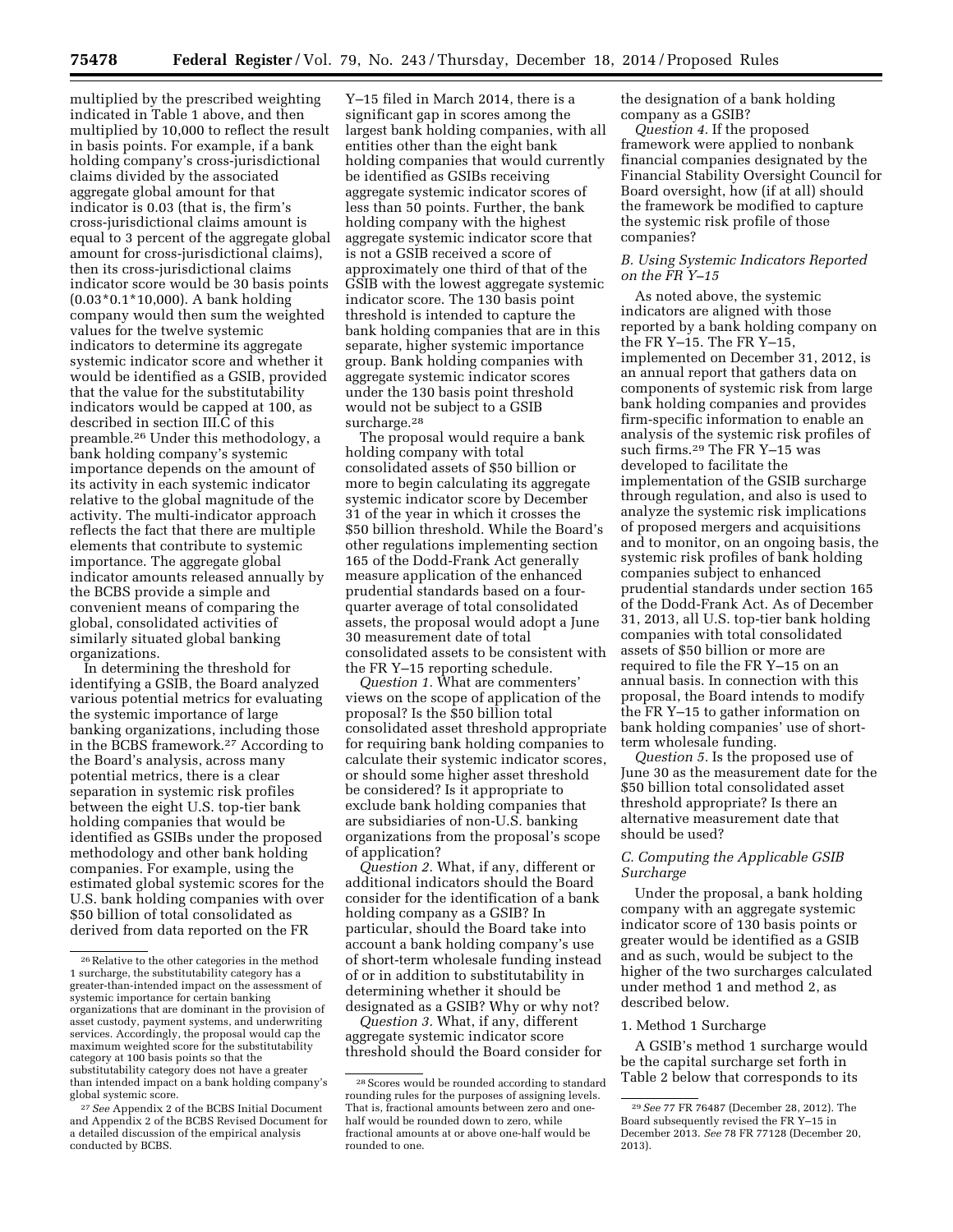aggregate systemic indicator score. As discussed further in section II.C.3 of this preamble, the proposed method 1 surcharge reflects one method of calibrating the size of a surcharge based on the probable systemic impact from the failure of a GSIB as compared to a bank holding company that is large, but not systemically important.

## TABLE 2—METHOD 1 SURCHARGE

| Systemic<br>indicator score<br>(basis points)                                                            | Method 1 surcharge                                                                                                                                                                                                  |
|----------------------------------------------------------------------------------------------------------|---------------------------------------------------------------------------------------------------------------------------------------------------------------------------------------------------------------------|
| Less than $130$<br>$130 - 229$<br>230–329<br>$330 - 429$<br>$430 - 529$<br>$530 - 629$<br>630 or greater | 0.0 percent (no sur-<br>charge).<br>1.0 percent.<br>1.5 percent.<br>2.0 percent.<br>2.5 percent.<br>3.5 percent.<br>3.5 percent plus 1.0 per-<br>centage point for every<br>100 basis point in-<br>crease in score. |
|                                                                                                          |                                                                                                                                                                                                                     |

For instance, if a GSIB's systemic indicator score were 250, the GSIB's method 1 surcharge would be 1.5 percent.

As reflected in Table 2, the lowest method 1 surcharge would correlate to a method 1 score band ranging from 130 basis points to 229 basis points and would increase in increments of 0.5 percentage points for each additional 100 basis-point band, up to a method 1 surcharge of 2.5 percent. To account for the possibility that a GSIB's aggregate systemic indicator score could increase in the future beyond the fourth band, the proposal would require a one percentage point increase in the method 1 surcharge for each 100 basis point band at and above 530 basis points. An indefinite number of bands would give the Board the ability to assess an appropriate method 1 surcharge should a GSIB become significantly more systemically important, and would create disincentives for continued increases in global systemic scores.

Calibrating the surcharge using bands, as set forth in the proposal, or using a continuous function that increases linearly based on the weighted average of a bank holding company's systemic indicator score was considered during the development of the proposal. While the continuous function is more sensitive to changes in a bank holding company's systemic risk profile, it could be less transparent to the public and may be misleading in its precision as a measure of systemic risk. Accordingly, the proposal uses bands because it is a simple, transparent method that enables a GSIB and the public to better

anticipate the size of the method 1 surcharge for future periods. The bands are intended to be sufficiently large so that modest changes in a firm's systemic indicators would not cause a firm to move between surcharge amounts. However, to the extent that a marginal change in a bank holding company's systemic risk profile caused the bank holding company to have a higher method 1 score, the proposal would delay the effective date of the higher method 1 score for a full year after it was calculated.

#### 2. Method 2 Surcharge

As a second step to determining its GSIB surcharge, a GSIB would be required to compute its surcharge under method 2. Under method 2, the GSIB would calculate a score for the size, interconnectedness, complexity, and cross-jurisdictional activity systemic indicators in the same manner as undertaken to compute its aggregate systemic indicator score. However, rather than using the substitutability systemic indicator used under method 1, the GSIB would instead add to its score a quantitative measure of its use of short-term wholesale funding (shortterm wholesale funding score).

The proposal would include a firm's short-term wholesale funding score as a factor in the GSIB surcharge in order to address the systemic risks associated with short-term wholesale funding use. As described in section I.A. of this preamble, use of short-term wholesale funding generally increases a firm's probability of default by making the firm vulnerable to short-term creditor runs, and increases the likely social costs of the firm's distress, including by heightening the risk that the firm's significant stress or failure will give rise to fire sale externalities. Incorporating a short-term wholesale funding score into the GSIB surcharge framework would require a GSIB to hold more capital based on whether it relies more heavily on short-term wholesale funding. The increased capital charge would help increase the resiliency of the firm against runs on its short-term wholesale funding and help internalize the cost of using short-term wholesale funding. A GSIB may opt to modify its funding profile to reduce its use of short-term wholesale funding, or continue to use short-term wholesale funding to the same degree but hold additional capital.

The proposed method 2 would not rely on a measure of substitutability, even though the proposal would use substitutability to determine whether a bank holding company would be identified as a GSIB. A bank holding company's substitutability is relevant in

determining whether a bank holding company is a GSIB, as the failure of a bank holding company that performs a critical function where other firms lack the expertise or capacity to do so can pose significant risks to U.S. financial stability. However, the capital surcharge imposed on a GSIB should be designed to address the GSIB's susceptibility to failure, and increasing a GSIB's surcharge based on short-term wholesale funding use rather than substitutability is a more effective means of requiring a GSIB to internalize the externalities it imposes on the broader financial system and reduce its probability of failure. A GSIB's shortterm wholesale funding score would be based on the GSIB's average use of short-term wholesale funding sources over a calendar year. The proposed components of short-term wholesale funding would be weighted to account for the varying degrees of risk associated with different sources of short-term wholesale funding, and would then be divided by the GSIB's average total riskweighted assets over the same calendar year. A GSIB would then apply a fixed conversion factor to the measure of short-term wholesale funding to normalize the value of short-term wholesale funding relative to the other systemic indicators. This amount would constitute the GSIB's short-term wholesale funding score. The methodology to calculate the short-term wholesale funding score, including its justification, is described in detail in section III.F of this preamble.

Once a GSIB calculates its short-term wholesale funding score, the GSIB would add its short-term wholesale funding score to the systemic indicator scores for the size, interconnectedness, complexity, and cross-jurisdictional activity indicators and multiply this figure by two to arrive at its method 2 score. To determine its method 2 surcharge, a GSIB would identify the method 2 surcharge that corresponds to its method 2 score, as identified in Table 3 below.

# TABLE 3—METHOD 2 SURCHARGE

| Method 2 score<br>(basis points) | Method 2 surcharge               |
|----------------------------------|----------------------------------|
| Less than $130$                  | 0.0 percent (no sur-<br>charge). |
| 130-229<br>                      | 1.0 percent.                     |
| 230-329<br>.                     | 1.5 percent.                     |
| $330 - 429$                      | 2.0 percent.                     |
| 430–529                          | 2.5 percent.                     |
| 530-629<br>.                     | 3.0 percent.                     |
| $630 - 729$                      | 3.5 percent.                     |
| 730–829                          | 4.0 percent.                     |
| 830-929<br>.                     | 4.5 percent.                     |
| 930-1029                         | 5.0 percent.                     |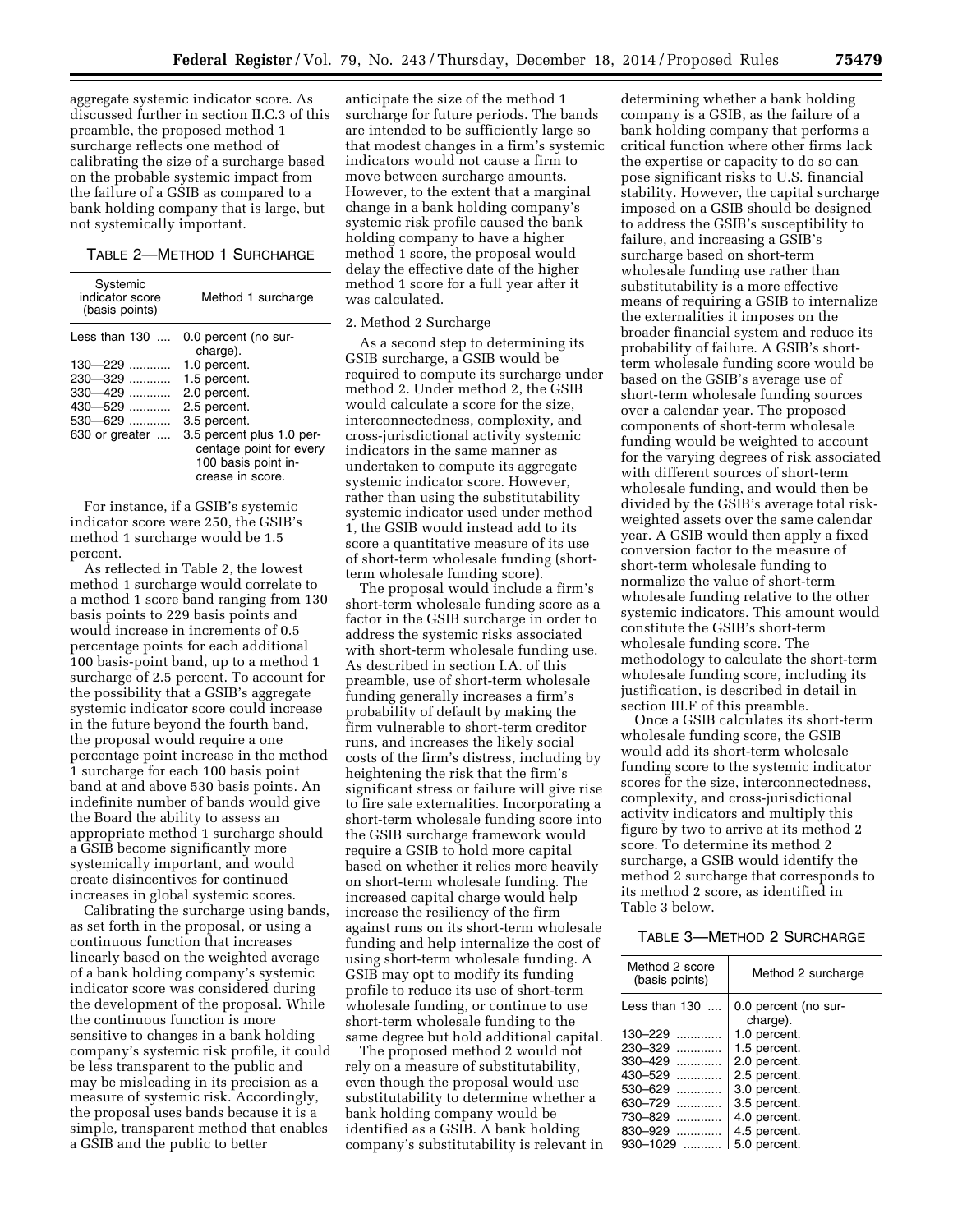| Continued                        |                                                                                                                 |  |  |
|----------------------------------|-----------------------------------------------------------------------------------------------------------------|--|--|
| Method 2 score<br>(basis points) | Method 2 surcharge                                                                                              |  |  |
| $1030 - 1129$<br>1130 or greater | 5.5 percent.<br>5.5 percent plus 0.5 per-<br>centage point for every<br>100 basis point in-<br>crease in score. |  |  |

TABLE 3—METHOD 2 SURCHARGE—

For instance, if a GSIB's short-term wholesale funding score were 200 and the sum of its systemic indicator scores for the size, interconnectedness, complexity, and cross-jurisdictional activity indicators were 530, the GSIB's method 2 score would equal 730, and its method 2 surcharge would be 4.0 percent.

Like the bands of the method 1 surcharge, the method 2 surcharge would use band ranges of 100 basis points, with the lowest band ranging from 130 basis points to 229 basis points. The method 2 surcharge would increase in increments of 0.5 percentage points per band, including bands at and above 1130 basis points. The modified band structure is appropriate for the method 2 surcharge because the proposed method's doubling of a GSIB's method 2 score could otherwise impose a surcharge that is larger than necessary to appropriately address the risks posed by a GSIB's systemic nature. As with the method 1 surcharge, the method 2 surcharge would include an indefinite number of bands in order to give the Board the ability to assess an appropriate surcharge should a GSIB become significantly more systemically important and would create disincentives for continued increases in systemic indicator and short-term wholesale funding scores.

3. Calibration of GSIB Surcharge and Estimated Impact

Under the proposal, a GSIB would be subject to the greater surcharge resulting from the two methods described above. Based upon the proposed formulation of method 2, in most instances, a GSIB would be subject to the surcharge resulting from method 2.

The proposed calibration of the GSIB surcharges is based on the Board's analysis of the additional capital necessary to equalize the probable systemic impact from the failure of a GSIB as compared to the probable systemic impact from the failure of a large, but not systemically important, bank holding company. Increased capital at a GSIB increases the firm's resiliency to failure, thereby reducing the probability of it having a systemic

effect. The proposed approach also builds on analysis of the return on riskweighted assets that was developed to inform the calibration of the minimums and capital conservation buffers of the Board's regulatory capital rule.

In addition, the Board considered the long-term economic impact of stronger capital and liquidity requirements at banking organizations. In 2010, the BCBS published a study (2010 BCBS study), which estimated, using historical data, that the economic benefits of more stringent capital and liquidity requirements, on net, outweighed the cost of such requirements and that benefits would continue to accrue at even higher levels of risk-based capital than are a part of the Board's regulatory capital rule.30 The Board also considered that other jurisdictions have established capital requirements for global systemically important banking organizations that exceed those required by the BCBS framework; for instance, by imposing a larger surcharge upon global systemically important banking organizations than would be imposed under the BCBS framework or by requiring implementation of a global systemically important banking organization surcharge on a more expedited timeline. For example, Switzerland, Sweden, and Norway each require global systemically important banking organizations to adhere to capital requirements larger than those of the BCBS framework.31

Under the proposal, the method 1 surcharge would serve as a floor for the GSIB surcharge. Like the method 2 surcharge, the method 1 surcharge is based on the expected impact approach, but differs in three important ways. First, based upon current data, method 1 generally results in lower GSIB

31*See* the Swiss Financial Market Supervisory Authority FINMA's ''Pillar 2 Capital Adequacy Requirements for Banks Fact Sheet'' published June 17, 2013, available at: *[http://www.finma.ch/e/](http://www.finma.ch/e/finma/publikationen/faktenblaetter/Documents/fb-eigenmittelanforderungen-banken-e.pdf) [finma/publikationen/faktenblaetter/Documents/fb](http://www.finma.ch/e/finma/publikationen/faktenblaetter/Documents/fb-eigenmittelanforderungen-banken-e.pdf)[eigenmittelanforderungen-banken-e.pdf,](http://www.finma.ch/e/finma/publikationen/faktenblaetter/Documents/fb-eigenmittelanforderungen-banken-e.pdf)* the Riksbank Financial Stability Report, Q2:2013, published November 2013, available at: *[http://](http://www.riksbank.se/Documents/Rapporter/FSR/2013/FSR_2/rap_fsr2_131128_eng.pdf) [www.riksbank.se/Documents/Rapporter/FSR/2013/](http://www.riksbank.se/Documents/Rapporter/FSR/2013/FSR_2/rap_fsr2_131128_eng.pdf) FSR*\_*2/rap*\_*fsr2*\_*131128*\_*[eng.pdf,](http://www.riksbank.se/Documents/Rapporter/FSR/2013/FSR_2/rap_fsr2_131128_eng.pdf)* and the Norwegian Ministry of Finance press release ''Regulation and decision on systemically important financial institutions,'' published May 12, 2014, available at *[http://www.regjeringen.no/en/dep/fin/](http://www.regjeringen.no/en/dep/fin/press-center/press-releases/2014/Regulation-and-decision-on-systemically-important-financial-institutions.html?id=759115) [press-center/press-releases/2014/Regulation-and](http://www.regjeringen.no/en/dep/fin/press-center/press-releases/2014/Regulation-and-decision-on-systemically-important-financial-institutions.html?id=759115)[decision-on-systemically-important-financial](http://www.regjeringen.no/en/dep/fin/press-center/press-releases/2014/Regulation-and-decision-on-systemically-important-financial-institutions.html?id=759115)[institutions.html?id=759115.](http://www.regjeringen.no/en/dep/fin/press-center/press-releases/2014/Regulation-and-decision-on-systemically-important-financial-institutions.html?id=759115)* 

surcharges than method 2. Second, as compared to method 2, method 1 increases the GSIB surcharge at a higher rate to the extent a GSIB's systemic risk profile were to exceed the highest aggregate systemic indicator scores of the current GSIB population. As described above, the proposed method 1 surcharge would increase in 0.5 percentage point increments up to 2.5 percent, and then in 1.0 percentage point increments after a GSIB's systemic risk profile increases beyond the maximum current level (*i.e.,* beyond 250 points). Accordingly, in the future, a GSIB that increases in systemic importance could be bound by proposed method 1, rather than method 2. Third, method 1 would use a measure of substitutability. While the use of shortterm wholesale funding is likely a more effective indicator for evaluating a GSIB's susceptibility to failure, a GSIB with a high substitutability score but low systemic indicator scores in all other categories may be subject to a surcharge under method 1 but not under method 2. In this case, imposing the method 1 surcharge would be appropriate, in order to correct for competitive and systemic distortions created by the perception that the GSIB may be too big to fail. Notably, this approach would also facilitate comparability among jurisdictions implementing the BCBS framework.

Using data as of year-end 2013, the Board estimates that the GSIB surcharges that would apply to the eight U.S. top-tier bank holding companies that would be identified as GSIBs would range from 1.0 to 4.5 percent.32 Based upon these estimates, nearly all of the eight firms would already meet their GSIB surcharges on a fully phased-in basis, and all firms are on their way to meeting their surcharges over the proposed three-year phase-in period.

*Question 6.* The Board seeks comment on all aspects of the calibration of the GSIB surcharge. What are commenters' views regarding the proposed calibration? What are commenters' views regarding the benefits and challenges associated with the proposed two-method approach for determining the amount of the GSIB surcharge?

*Question 7.* What are commenters' views on the appropriateness of replacing the substitutability indicator with the short-term wholesale funding score under method 2?

*Question 8.* What are commenters' views on how the proposed GSIB

<sup>30</sup>*See* ''An assessment of the long-term economic impact of stronger capital and liquidity requirements,'' available at *[http://www.bis.org/](http://www.bis.org/publ/bcbs173.pdf) [publ/bcbs173.pdf](http://www.bis.org/publ/bcbs173.pdf)* (August 2010). This study specified that tangible common equity is net of goodwill and intangibles and is therefore analogous to common equity tier 1 capital under the regulatory capital rule.

<sup>32</sup>These preliminary estimates were generated using BCBS aggregate global indicator amounts from year-end 2013, 2013 Y–15 data, and aggregated 2013 short-term wholesale funding data from the FR 2052a.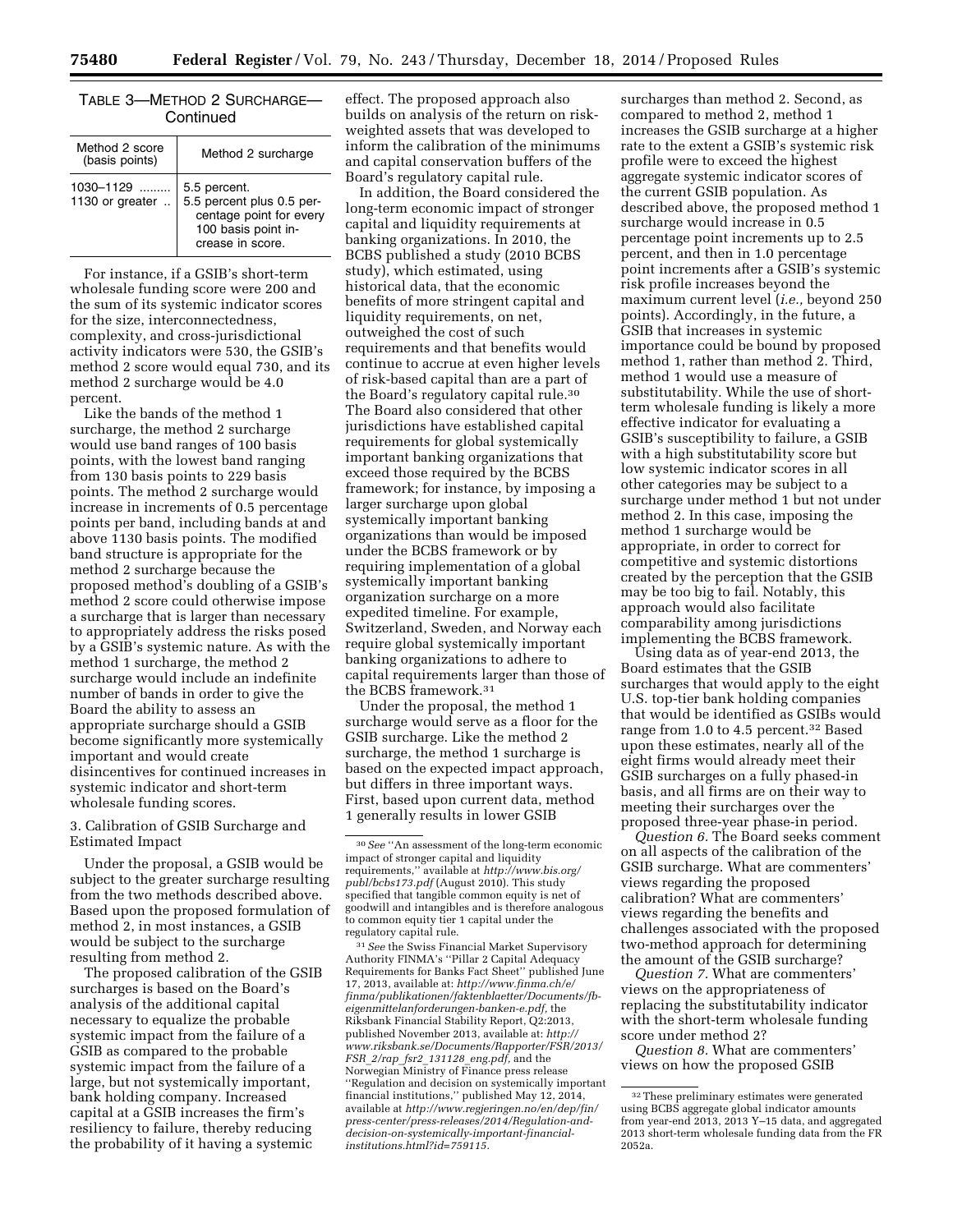surcharge would impact the competitive position of GSIBs relative to foreign peer institutions?

*Question 9.* What potential costs would be imposed on bank holding companies if the proposed GSIB surcharge were implemented? What are the potential impacts of the proposed framework on economic growth, credit availability, and credit costs in the

where

*GSIBMethod*2 is the result of scaling the method 1 surcharge, and where  $F = 1 +$  $(STWF/_{RWA}) \times n$ , where STWF is a GSIB's shortterm wholesale funding amount and RWA is the total risk-weighted assets of a GSIB. The parameter *n* would be chosen to capture concerns about a GSIB's default probability and its interaction with the externalities identified in the *GSIBMethod*1 methodology.

As noted above, the Board believes that in most instances, *GSIBMethod*2 will be greater than *GSIBMethod*1. Multiplying the method 1 surcharge by a scaling factor *F* could result in stronger incentives to reduce use of short-term wholesale funding, particularly among the most systemic firms. For example, using the existing measure of reliance (short-term wholesale funding/total average risk-weighted assets) and a scaling factor of 4 (*n*=4) produces a comparable set of surcharges relative to the method 2 surcharge described above. Similarly, choosing a smaller factor for *n* would result in a smaller increase in GSIB surcharges.

Scaling the method 1 surcharge using a factor that incorporates short-term wholesale funding would reflect the view that the externalities associated with short-term wholesale funding depend largely on those firms identified as GSIBs under the proposed methodology. As a result, this alternative approach would maintain consistency with the BCBS framework's surcharge methodology. In addition, alternative scaling factors might be considered by altering the definition of short-term wholesale funding or using alternative dominators other than total average risk-weighted assets.

*Question 10.* What are commenters' views regarding scaling the method 1 surcharge to capture use of short-term wholesale funding? How should the scaling factor be chosen?

United States, over the short-term and long-term? How could potential costs, burdens, and other adverse effects be minimized while achieving the financial stability benefits of the proposed GSIB surcharge?

# $GSIB_{Method2} = F * (GSIB_{Method1}),$

# *D. Augmentation of the Capital Conservation Buffer*

Under the proposal, the GSIB surcharge would augment the regulatory capital rule's capital conversation buffer for purposes of determining the banking organization's maximum payout ratio.33

Under the regulatory capital rule, a banking organization must maintain capital sufficient to meet a minimum common equity tier 1 capital requirement of 4.5 percent, a minimum tier 1 capital requirement of 6 percent, and a minimum total capital requirement of 8.0 percent. In addition to those minimums, in order to avoid limits on capital distributions and certain discretionary bonus payments, a banking organization must hold sufficient capital to satisfy the minimum capital requirements, plus a capital conservation buffer composed of common equity tier 1 capital equal to more than 2.5 percent of risk-weighted assets. The capital conservation buffer is divided into quartiles, each associated with increasingly stringent limitations on capital distributions and certain discretionary bonus payments as the capital conservation buffer approaches zero.34

Under the proposal, the GSIB surcharge would expand each quartile of a GSIB's capital conservation buffer by the equivalent of one fourth of the GSIB surcharge.35 The minimum common equity tier 1 capital requirement for banking organizations is 4.5 percent, which, when added to the capital conservation buffer of 2.5

4. Alternative Method of Capturing Use of Short-Term Wholesale Funding

Alternative methods could be used to reflect use of short-term wholesale funding within the GSIB surcharge. For example, the applicable surcharge might be calculated by using short-term wholesale funding as a scaling factor for the method 1 surcharge. For example, one approach might be:

percent, results in a banking organization needing to maintain a common equity tier 1 capital ratio of more than 7 percent to avoid limitations on distributions and certain discretionary bonus payments. Under the proposal, this 7 percent level would be further increased by the applicable GSIB surcharge.

The mechanics of the capital conservation buffer calculations, after incorporating the GSIB surcharge, are illustrated in the following example.36 A bank holding company is identified as a GSIB under the proposed framework as a result of having an aggregate systemic indicator score of 350 basis points. Under method 1, the GSIB's score correlates to a 2.0 percent method 1 surcharge. Under method 2, the GSIB's method 2 score equals 625, so that the GSIB's score would correlate to a surcharge of 3.0 percent. As the method 2 surcharge is larger than the method 1 surcharge, the GSIB would be subject to a GSIB surcharge of 3.0 percent. As a result, in order to have no payout ratio limitation under the proposal, the GSIB must maintain a common equity tier 1 capital ratio in excess of 10 percent (determined as the sum of the minimum common equity tier 1 capital ratio of 4.5 percent plus the capital conservation buffer of 2.5 percent as expanded by the 3 percent GSIB surcharge). In determining the effect on capital distributions and bonus payments, each of the four quartiles of the GSIB's capital conservation buffer would be expanded by one fourth of its GSIB surcharge, or by 0.75 percent, as set forth below in Table 5.

<sup>33</sup> 12 CFR 217.11(a).

<sup>34</sup>*See id.* 

<sup>35</sup>Separate from the possible expansion of the capital conservation buffer set forth in this proposal, the capital conservation buffer could also be expanded by any applicable countercyclical capital buffer amount. *See* 12 CFR 217.11(b).

<sup>36</sup>For the purposes of this example, all regulatory capital requirements are assumed to be fully phased in.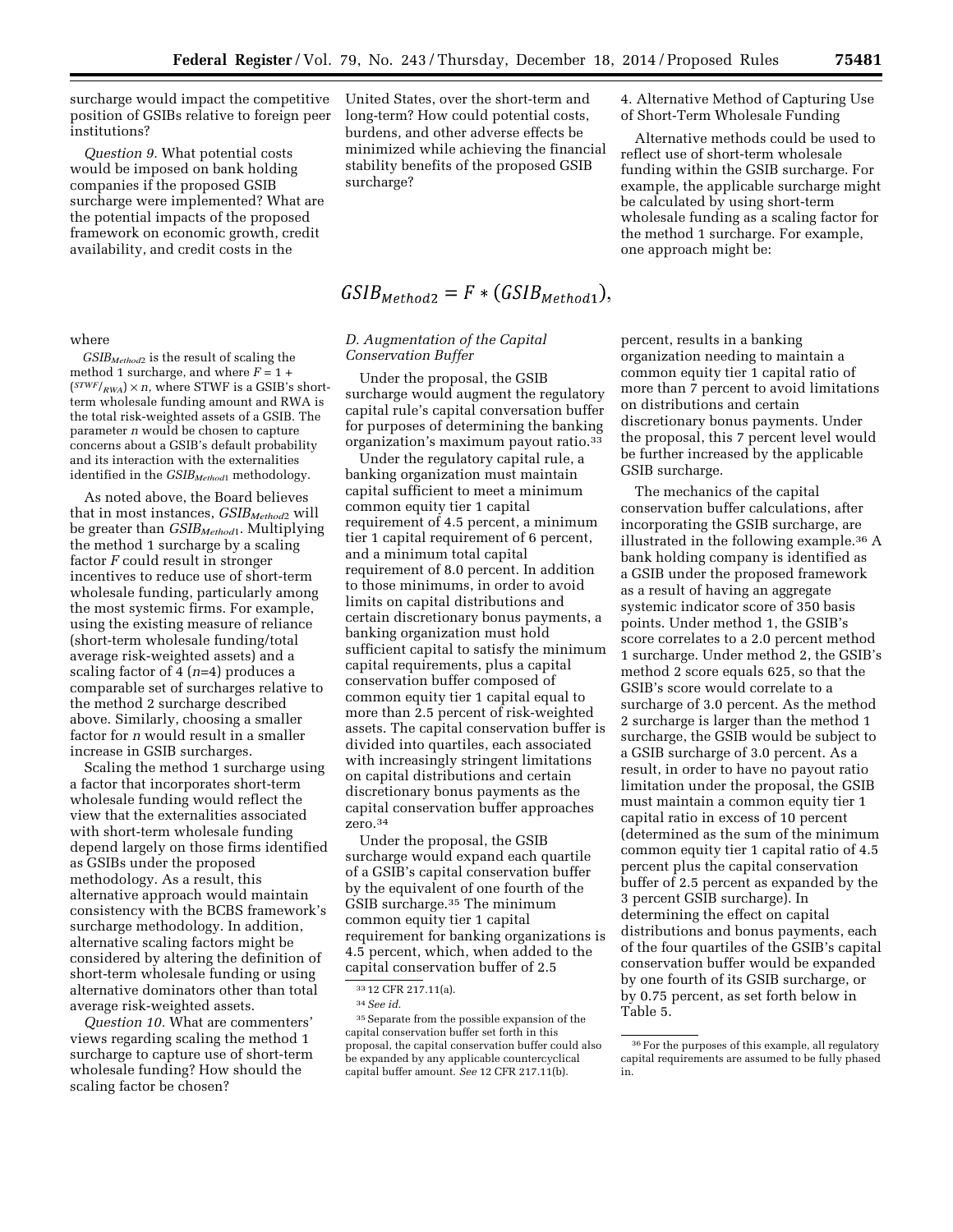| Capital conservation buffer | Maximum payout ratio<br>(as a percentage of eligible retained<br>income) |
|-----------------------------|--------------------------------------------------------------------------|
|                             | No payout ratio limitation applies.                                      |
|                             | 60 percent.                                                              |
|                             | 40 percent.                                                              |
|                             | 20 percent.                                                              |
|                             | 0 percent.                                                               |

| TABLE 5—CAPITAL CONSERVATION BUFFER ASSUMING A 3 PERCENT GSIB SURCHARGE |
|-------------------------------------------------------------------------|
|-------------------------------------------------------------------------|

The Board will be analyzing in the coming year whether the Board's capital plan and stress test rules should also include a form of GSIB surcharge.37 If the Board were to decide to propose a GSIB surcharge for the capital plan and stress test rules at a later date, the Board would do so through a separate notice of proposed rulemaking.

#### *E. Implementation and Timing*

# 1. Ongoing applicability

Subject to the initial applicability provisions described in section E.2 of this preamble, if a top-tier U.S. bank holding company has total consolidated assets of \$50 billion or more for the first time as of June 30 of a given year (as reported on its FR Y–9C), under the proposal, that bank holding company must begin calculating its aggregate systemic indicator score by December 31 of that calendar year. If the bank holding company's aggregate systemic indicator score exceeds 130 basis points, the bank holding company would be identified as a GSIB, and would be required to calculate its GSIB surcharge (using both method 1 and method 2) by December 31 of that year. Under the proposal, the GSIB surcharge would become an extension of the GSIB's capital conservation buffer a full year later, on January 1 of the second calendar year, based on the surcharge calculated in the year the bank holding company was identified as a GSIB.

The proposed schedule is aligned with the filing schedule for the FR Y– 15 report, which must be filed by any top-tier U.S. bank holding company with total consolidated assets of \$50 billion or more. Specifically, 65 calendar days after the December 31 asof date of the FR Y–15, a bank holding company must file the FR Y–15 on which it reports the indicator values that comprise its aggregate systemic indicator score as of the end of the prior

calendar year. Over the course of the year, the BCBS aggregates the indicator amounts from a specific sample of the largest global banking organizations (the 75 largest global banking organizations by total exposures, along with any banking organization that was designated as a global systemically important banking organization by the FSB in the previous year), and publishes its calculation of those aggregate amounts that November. Following publication by the BCBS, the Board will publish the aggregate global indicator amount, which generally will be equal to the amount published by the BCBS and converted into dollars. As noted above, a bank holding company with total consolidated assets of \$50 billion or more would be required to calculate its aggregate systemic indicator score by December 31, relying on the previous year-end data. If a bank holding company were identified as a GSIB, it would also be required to calculate its GSIB surcharge by the end of the year in which it qualified as a GSIB. To perform this calculation, the GSIB would be required to retain data necessary to calculate its short-term wholesale fund score during the previous year.

For example, a bank holding company would file on March 1, 2020 a FR Y–15 report, on which it reported its systemic indicator values as of December 31, 2019. The BCBS would publish its estimates of the aggregate global indicator amounts as of December 31, 2019 in November 2020, and the Board would publish the aggregate global indicator amounts shortly thereafter. The bank holding company would calculate its aggregate systemic indicator score by December 31, 2020. If the bank holding company were identified as a GSIB by December 31, 2020, that GSIB would be required to calculate its global systemic score using its systemic indicators and short-term wholesale funding data as of December

31, 2019. In that instance, the GSIB would be required to use its GSIB surcharge to calculate its maximum payout ratio under the capital conservation buffer framework beginning on January 1, 2022.

After the initial GSIB surcharge is in effect, if a GSIB's systemic risk profile changes from one year to the next such that it becomes subject to a higher GSIB surcharge, the higher GSIB surcharge would not take effect for a full year (that is, two years from the systemic indicator measurement date). If a GSIB's systemic risk profile changes such that the GSIB would be subject to a lower GSIB surcharge, the GSIB would be subject to the lower surcharge beginning in the next quarter.

*Question 11.* What are commenters' views with regard to the proposal's dates for the measurement of systemic indicator scores for purposes of the GSIB surcharge? In light of these dates, what challenges would bank holding companies encounter in retaining capital sufficient to adhere to the GSIB surcharge?

*Question 12.* What challenges would a bank holding company encounter in retaining short-term wholesale funding data sufficient to calculate the GSIB surcharge?

#### 2. Initial Applicability

For the eight bank holding companies that would currently be identified as GSIBs under the proposed methodology, the GSIB surcharge would be phased in from January 1, 2016 to December 31, 2018. This phase-in period was chosen to align with the phase-in of the capital conservation buffer and countercyclical capital buffer, as well as the phase-in period of the BCBS framework. Table 6 shows the regulatory capital levels that a GSIB must satisfy to avoid limitations on capital distributions and discretionary bonus payments during the applicable transition period, from January 1, 2016 to January 1, 2019.

<sup>37</sup>*See* 12 CFR 225.8 and 12 CFR part 252.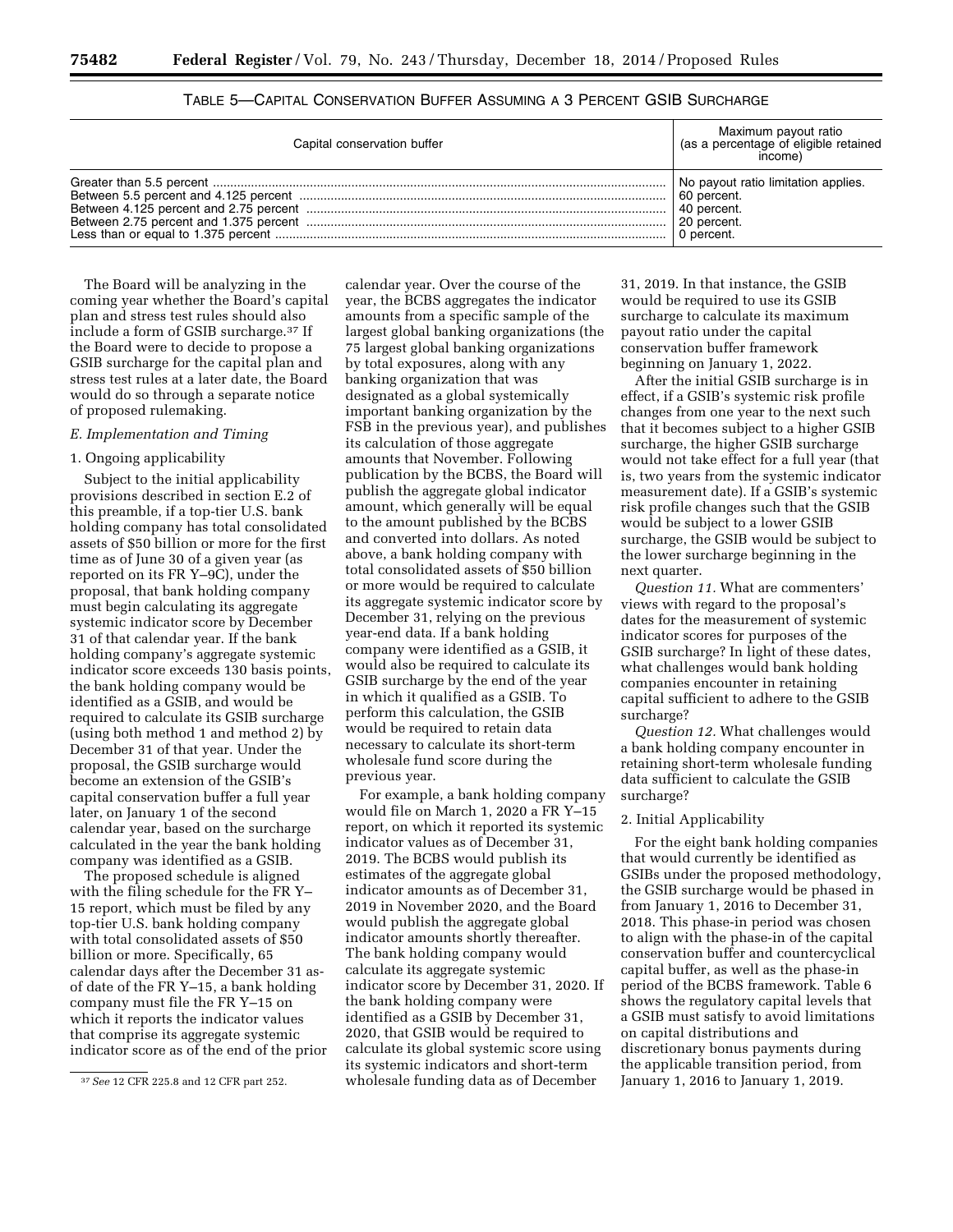|                                                                                                                           | Jan. 1, 2016                                        | Jan. 1, 2017                                     | Jan. 1, 2018                                        | Jan. 1, 2019                                        |
|---------------------------------------------------------------------------------------------------------------------------|-----------------------------------------------------|--------------------------------------------------|-----------------------------------------------------|-----------------------------------------------------|
| Capital conservation buffer<br>GSIB surcharge                                                                             | 0.625%<br>25% of applicable GSIB<br>surcharge.      | $1.25\%$<br>50% of applicable GSIB<br>surcharge. | 75% of applicable GSIB<br>surcharge.                | 2.5%<br>100% of applicable GSIB<br>surcharge.       |
| Minimum common equity<br>tier 1 capital ratio $+$ cap-<br>ital conservation buffer $+$<br>applicable GSIB sur-<br>charge. | $5.125\% + 25\%$ of applica-<br>ble GSIB surcharge. | $5.75\% + 50\%$ of applicable<br>GSIB surcharge. | $6.375\% + 75\%$ of applica-<br>ble GSIB surcharge. | $7.0\% + 100\%$ of applicable<br>GSIB surcharge.    |
| Minimum tier 1 capital ratio<br>+ capital conservation<br>buffer + applicable GSIB<br>surcharge.                          | $6.625\% + 25\%$ of applica-<br>ble GSIB surcharge. | $7.25\% + 50\%$ of applicable<br>GSIB surcharge. | 7.875% + 75% of applica-<br>ble GSIB surcharge.     | $8.5\% + 100\%$ of applicable<br>GSIB surcharge.    |
| Minimum total capital ratio<br>+ capital conservation<br>buffer + applicable GSIB<br>surcharge.                           | $8.625\% + 25\%$ of applica-<br>ble GSIB surcharge. | $9.25\% + 50\%$ of applicable<br>GSIB surcharge. | $9.875\% + 75\%$ of applica-<br>ble GSIB surcharge. | $10.5\% + 100\%$ of applica-<br>ble GSIB surcharge. |

TABLE 6—REGULATORY CAPITAL LEVELS FOR GSIBS 38

The GSIB surcharge in effect on January 1, 2016, would rely on the systemic indicator scores reported as of December 31, 2014. However, given that bank holding companies have not been required to calculate or retain data related to their short-term wholesale funding scores (which is generally based on average data over the preceding calendar year), the proposal would measure a GSIB's short-term wholesale funding amount for: (i) The GSIB surcharge calculated by December 31, 2015, based on data from the third quarter of 2015, and (ii) the GSIB surcharge calculated by December 31, 2016, based on data from the third and

fourth quarters of 2015. For the GSIB surcharge calculated by December 31, 2017 (assuming a GSIB's surcharge does not otherwise increase), the surcharge would be based on yearly data from 2016. In order to comply with the proposal, a bank holding company that is currently identified as a GSIB would be required to retain information to calculate its short-term wholesale funding amount beginning on July 1, 2015.

While the proposal would generally rely on a full calendar year of short-term wholesale funding data to compute a GSIB's short-term wholesale funding amount for purposes of calculating the

GSIB's method 2 surcharge going forward, the proposed implementation schedule would rely on quarterly averages for the surcharges calculated by December 31, 2015 and 2016, which should be sufficient to smooth the volatility for short-term wholesale funding while facilitating implementation of the method 2 surcharge on the same timeline as that used for the implementation of the method 1 surcharge.

Table 7 sets forth the reporting and compliance dates for the proposed GSIB surcharge described above.

# TABLE 7—GSIB SURCHARGE REPORTING AND COMPLIANCE DATES DURING PHASE-IN PERIOD

| Date              | Occurrence                                                                                                                                                                                                                                                                   |
|-------------------|------------------------------------------------------------------------------------------------------------------------------------------------------------------------------------------------------------------------------------------------------------------------------|
|                   | FR Y-15 filing deadline reflecting bank holding company systemic indicator values as of December 31,<br>2014.                                                                                                                                                                |
|                   | GSIBs begin collecting short-term wholesale funding data.                                                                                                                                                                                                                    |
|                   | BCBS publishes aggregate global indicator amounts using 2014 data, and the Board publishes the aggre-<br>gate global indicator amount for use by U.S. bank holding companies shortly thereafter.                                                                             |
|                   | Bank holding companies identified as GSIBs are subject to GSIB surcharge (as phased in) calculated<br>using year-end 2014 systemic indicator scores and Q3 2015 short-term wholesale funding data.                                                                           |
|                   | FR Y-15 filing deadline reflecting bank holding company (1) systemic indicator values and scores as of<br>December 31, 2015 and (2) short-term wholesale funding score using Q3 and Q4 2015 data (to be sep-<br>arately proposed).                                           |
|                   | BCBS publishes aggregate systemic indicator amounts using 2015 data, and the Board publishes the ag-<br>gregate global indicator amount for use by U.S. bank holding companies shortly thereafter.                                                                           |
| December 31, 2016 | Bank holding companies identified as GSIBs must calculate their GSIB surcharge using year-end 2015<br>systemic indicator scores and short-term wholesale funding score using Q3 and Q4 2015 short-term<br>wholesale funding data.                                            |
|                   | If the GSIB surcharge calculated by December 31, 2016, stays the same or decreases, the GSIB is sub-<br>ject to that GSIB surcharge (if the GSIB surcharge increases, increased GSIB surcharge comes into ef-<br>fect beginning on January 1, 2018).                         |
|                   | FR Y-15 filing deadline reflecting bank holding company (1) systemic indicator values and scores as of<br>December 31, 2016; and (2) short-term wholesale funding score as of December 31, 2016 using 2016<br>short-term wholesale funding data (to be separately proposed). |
|                   | BCBS publishes aggregate systemic indicator amounts using 2016 data, and the Board publishes the ag-<br>gregate global indicator amount for use by U.S. bank holding companies shortly thereafter.                                                                           |
| December 31, 2017 | Bank holding companies identified as GSIBs must calculate their GSIB surcharge using year-end 2016<br>systemic indicator scores and 2016 short-term wholesale funding score.                                                                                                 |

38Table 6 assumes that the countercyclical capital buffer is zero.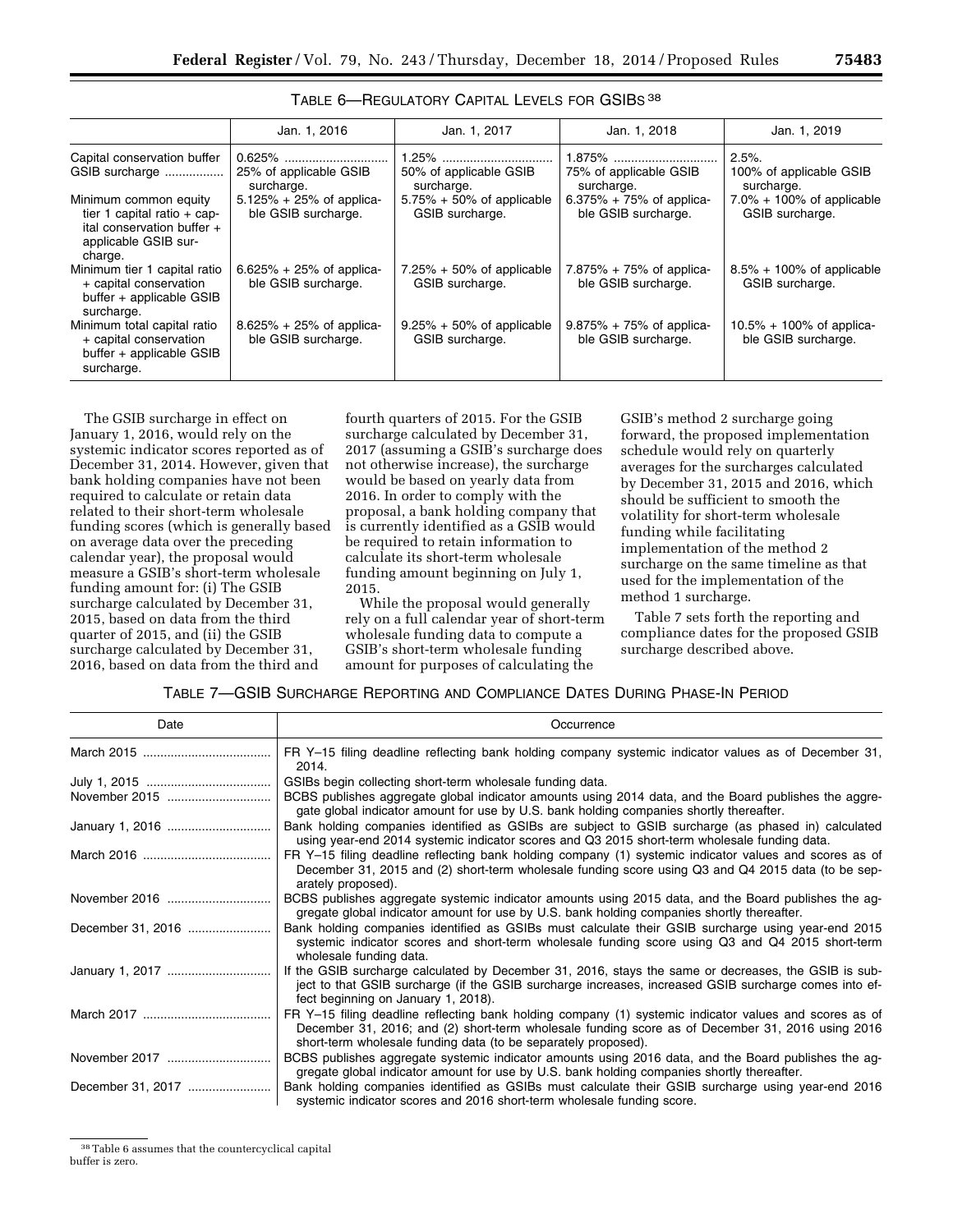# TABLE 7—GSIB SURCHARGE REPORTING AND COMPLIANCE DATES DURING PHASE-IN PERIOD—Continued

| Date | Occurrence                                                                                                                                                                                                                                           |
|------|------------------------------------------------------------------------------------------------------------------------------------------------------------------------------------------------------------------------------------------------------|
|      | If the GSIB surcharge calculated by December 31, 2017, stays the same or decreases, the GSIB is sub-<br>ject to that GSIB surcharge (if the GSIB surcharge increases, increased GSIB surcharge comes into ef-<br>fect beginning on January 1, 2019). |

*Question 13.* What are commenters' views regarding the timing of the implementation of the GSIB surcharge? What are the benefits and drawbacks of aligning the effective dates of the method 1 and method 2 surcharges? Should the Board consider staggering the effectiveness of the method 1 and method 2 surcharges such that GSIBs would be able to use a year's worth of short-term wholesale funding data to compute their short-term wholesale funding scores? Why or why not?

*Question 14.* What are commenters' views with regard to the proposal's dates for the measurement of systemic indicator scores for purposes of the GSIB surcharge that is effective January 1, 2016? Would using data as of yearend 2014 present any difficulties in terms of capital retention for bank holding companies that are currently identified as GSIBs?

# *F. Periodic Review and Refinement of the Proposal*

The Board recognizes that the proposal, if adopted, may require further refinement over time. The Board would monitor the proposed GSIB surcharge methodology and consider whether any revisions are necessary to improve the effectiveness of the GSIB surcharge in advancing the Board's goals. This could include consideration of any revisions made by the BCBS to the BCBS framework, as well as revisions to the minimum threshold to qualify as a GSIB and revisions to the method 1 and method 2 surcharge calculations that may be necessary over time.39 To the extent that revisions are deemed necessary, any proposed changes would be subject to notice and comment.

*Question 15.* How well would the proposal's GSIB surcharge incentivize bank holding companies to minimize their systemic risk profiles? How could the framework be changed to strengthen these incentives?

*Question 16.* How well does the proposal mitigate any implicit subsidies that GSIBs enjoy due to market perceptions that they are too big to fail? How well does the proposed framework force GSIBs to internalize the externalities that their failure or material financial distress would pose to the broader financial system?

*Question 17.* How well do the proposed indicators of global systemic importance and other aspects of the scoring methodology capture the relevant dimensions of global systemic importance and the negative externalities that global systemic importance can generate? What modifications or simplifications, if any, would be appropriate to assess global systemic importance?

*Question 18.* To what extent could bank holding companies and market participants easily determine a firm's GSIB surcharge? How could the Board make the proposal more transparent in this respect?

*Question 19.* What are the advantages and disadvantages of a framework where a firm is identified as a GSIB not by firm-specific measures (*e.g.,* a firm's size, interconnectedness, and other characteristics), but rather by how a firm's specific measures compare to the aggregate measures of a set of global large banking organizations? What are the implications for bank holding companies of using internationally compiled data to determine their systemic scores?

*Question 20.* What are the implications of periodically recalibrating the threshold scores and the size of the bands under methods 1 and 2? What are the implications of revising the framework over time? What factors should the Board consider in making such modifications and recalibrations?

*Question 21.* How well does the proposal reflect the changing elements of the global economy, such as growth in global domestic product, advances in financial intermediation, and inflation, and how might the proposal be adjusted to better reflect such elements?

#### **III. Indicators of Global Systemic Risk**

As described above, the Board is proposing to determine the systemic scores and GSIB surcharges of bank holding companies using six components under two formulations.

These components, which are described in detail below, were chosen on the basis of the Board's belief that they are indicative of the global systemic importance of bank holding companies. Five of the components—size, interconnectedness, substitutability, complexity, and cross-jurisdictional activity—have been previously identified as indicative of global systemic importance by the BCBS, FSB, and G–20, and are defined in detail in the instructions for the FR Y–15.40 The Board also intends to propose amendments to the FR Y–15 to collect information regarding the sixth component, a firm's short-term wholesale funding amount, in the near term.

#### *A. Size*

A banking organization's size is a key measure of its systemic importance. A banking organization's distress or failure is more likely to negatively impact the financial markets and the economy more broadly if the banking organization's activities comprise a relatively large share of total financial activities. Moreover, the size of exposures and volume of transactions and assets managed by a banking organization are indicative of the extent to which clients, counterparties, and the broader financial system could suffer disruption if the firm were to fail or become distressed. In addition, the larger a banking organization is, the more difficult it generally is for other firms to replace its services and, therefore, the greater the chance that the banking organization's distress or failure would cause disruption.

Under the proposal, a bank holding company's size would be equivalent to total exposures, which would mean the bank holding company's measure of total leverage exposure calculated pursuant to the regulatory capital rule.41 The Board separately intends to propose changes to the FR Y–15 to align its definition of ''total exposure'' with the

<sup>39</sup>The BCBS expects to review and refine the BCBS framework, including the initial threshold and the size of the surcharge buckets, every three years in order to capture developments in the banking sector and assess new approaches to measuring systemic risk. *See* paragraph 39 of the BCBS Revised Document.

<sup>40</sup>The systemic indicators described in the proposal are those previously identified as indicative of global systemic importance by the BCBS, FSB, and G–20. Many of the items reported on the FR Y–15 are also reported on the Consolidated Financial Statements for Holding Companies (FR Y–9C).

<sup>41</sup>*See* 12 CFR 217.10(c)(4).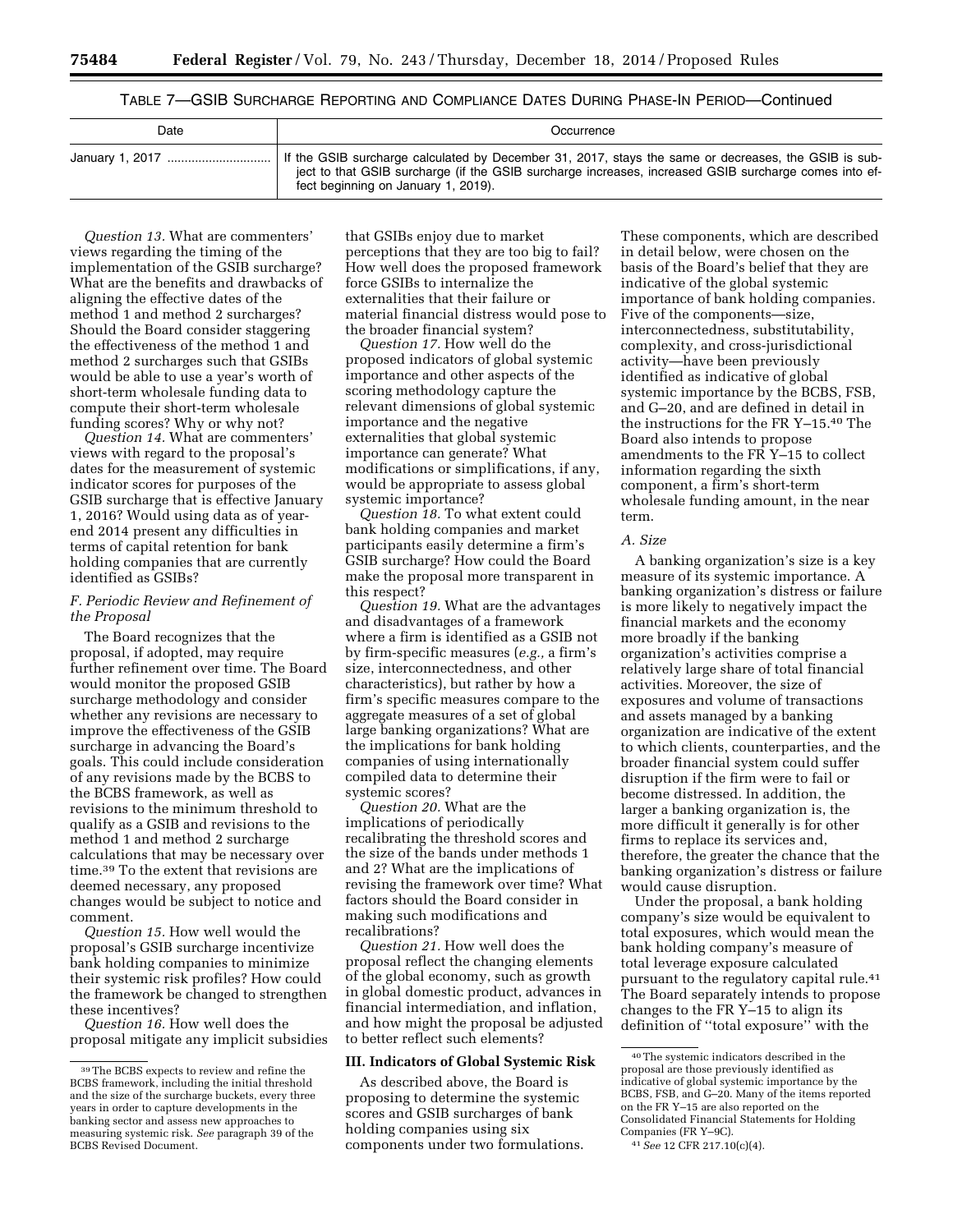definition in the regulatory capital rule, and expects that these changes will be in effect before the March 2015 due date of the FR Y–15.

*Question 22.* What modifications, if any, are necessary to ensure that total exposure is a size indicator that appropriately measures the extent to which a bank holding company may cause damage or disruption to the broader financial system?

# *B. Interconnectedness*

Financial institutions may be interconnected in many ways, as banking organizations commonly engage in transactions with other financial institutions that give rise to a wide range of contractual obligations. The proposal reflects the belief that financial distress at a GSIB may materially raise the likelihood of distress at other firms given the network of contractual obligations throughout the financial system. A banking organization's systemic impact is, therefore, likely to be directly related to its interconnectedness vis-à-vis other financial institutions and the financial sector as a whole.

Under the proposal, interconnectedness would be measured by intra-financial system assets, intrafinancial system liabilities, and securities outstanding as of December 31 of a given year. These indicators represent the major components (lending, borrowing, and capital markets activity) of intra-financial system transactions and contractual relationships, and are broadly defined to capture the relevant dimensions of these activities by a bank holding company. For the purpose of the intra-financial system assets and intra-financial system liabilities indicators, financial institutions are defined by the FR Y–15 instructions as depository institutions (as defined in the  $FR$  Y-9C Instructions. Schedule HC–C, line item 2), bank holding companies, securities dealers, insurance companies, mutual funds, hedge funds, pension funds, investment banks, and central counterparties (as defined in the FR Y–15 Instructions, Schedule D, line item 1).42 Central banks and multilateral development banks are excluded, but state-owned commercial banks are included.

It should be noted that the Board has developed different concepts and methodologies for identifying financial sector entities, including in the Board's regulatory capital rule, the FR Y–15, and the recently adopted LCR rule. The Board is proposing to continue using the definition that is reported on the Y–15 reporting form. The Board may consider converging these concepts and methodologies at some point in the future.

*Question 23.* What aspects, if any, of the measures of intra-financial system assets and intra-financial system liabilities should be adjusted to better capture interconnectedness between bank holding companies? What modifications to these indicators or additional indicators would more appropriately measure the interconnectedness associated with securities financing transactions and OTC derivative exposures? How, if at all, should collateral and netting agreements be reflected in these measures? What are the advantages and disadvantages of including in these measures exposures over which firms do not have control, such as the amount of their securities owned by other financial firms?

#### *C. Substitutability*

The potential adverse systemic impact of a banking organization will depend in part on the degree to which other banking organizations are able to serve as substitutes for its role in the financial system in the event that the banking organization is unable to perform its role during times of financial stress. Under the proposal, three indicators would be used to measure substitutability: Assets under custody as of December 31 of a given year, the total value of payments activity sent over the calendar year, and the total value of transactions in debt and equity markets underwritten during the calendar year. Relative to the other categories in the method 1 surcharge, the substitutability category has a greater-than-intended impact on the assessment of systemic importance for certain banking organizations that are dominant in the provision of asset custody, payment systems, and underwriting services. The Board is therefore proposing to cap the maximum score for the substitutability category at 500 basis points (or 100 basis points, after the 20 percent weighting factor is applied) so that the substitutability category does not have a greater than intended impact on a bank holding company's global systemic

score.43 This proposed cap is also consistent with the approach taken in the BCBS framework. The following discusses how each of the three substitutability indicators would be measured and reported on the FR Y–15.

1. *Assets under custody.* The collapse of a GSIB that holds assets on behalf of customers, particularly other financial firms, could severely disrupt financial markets and have serious consequences for the domestic and global economies. The proposal would measure assets under custody as the aggregate value of assets that a bank holding company holds as a custodian. For purposes of the proposal, a custodian would be defined as a banking organization that manages or administers the custody or safekeeping of stocks, debt securities, or other assets for institutional and private investors.

2. *Payments activity.* The collapse of a GSIB that processes a large volume of payments is likely to affect a large number of customers, including financial, non-financial, and retail customers. In the event of collapse, these customers may be unable to process payments and could experience liquidity issues as a result. Additionally, if failure (meaning the inability to operate properly in the payment system) occurred while the banking organization was in a net positive liquidity position, those funds could become inaccessible to the recipients.

The proposal would use a bank holding company's share of payments made through large-value payment systems and through agent banks as an indicator of the company's degree of systemic importance within the context of substitutability. Specifically, payments activity would be the value of all cash payments sent via large-value payment systems, along with the value of all cash payments sent through an agent (*e.g.*, using a correspondent or nostro account), over the calendar year in the currencies specified on the FR Y–15.

3. *Underwritten transactions in debt and equity markets.* The failure of a GSIB with a large share of the global market's debt and equity underwriting could impede new securities issuances and potentially increase the cost of debt and capital. In order to assess a bank holding company's significance in underwriting as compared to its peers, the proposal would measure underwriting activity as the aggregate value of equity and debt underwriting transactions of a banking organization,

<sup>42</sup>*See* FR Y–15 Instructions, Schedule B, line item 1.

<sup>&#</sup>x27;'Central counterparties'' for the purposes of the proposal has the same meaning used in the FR Y– 15 Instructions, Schedule D, line item 1. That is, central counterparties are entities (*e.g.,* a clearing house) that facilitate trades between counterparties in one or more financial markets by either guaranteeing trades or novating contracts.

<sup>43</sup>*See* paragraph 19 of the BCBS Revised Document.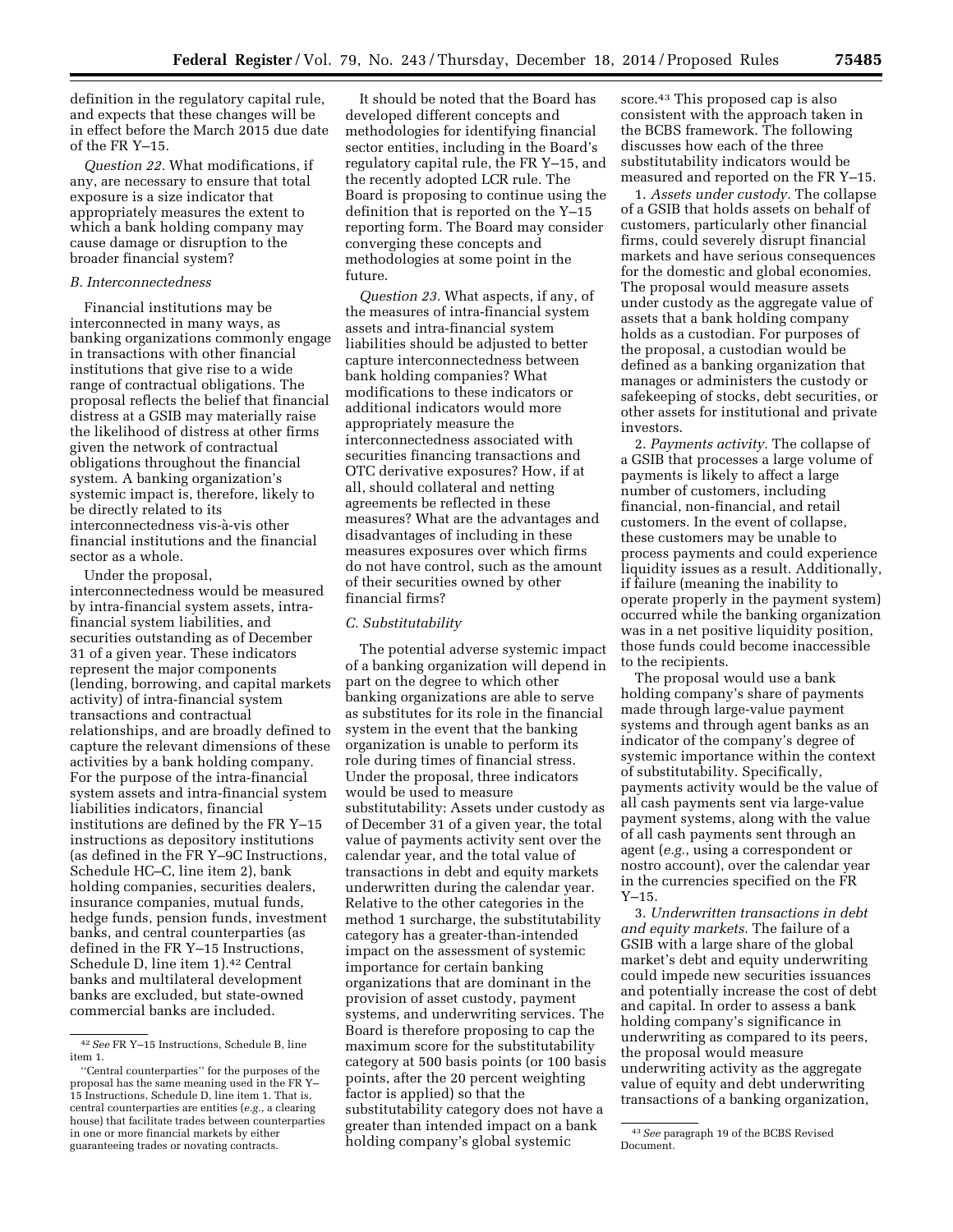conducted over the calendar year, as specified on the FR Y–15.

#### *D. Complexity*

The global systemic impact of a banking organization's failure or distress is positively correlated to that organization's business, operational, and structural complexity. Generally, the more complex a banking organization is, the greater the expense and time necessary to resolve it. Costly resolutions can have negative cascading effects in the markets, including disorderly unwinding of positions, firesales of assets, disruption of services to customers, and increased uncertainty in the markets.

As reflected in the FR Y–15, the proposal would include three indicators of complexity: Notional amount of OTC derivatives, Level 3 assets, and trading and AFS securities as of December 31 of a given year. The indictors would be measured as follows:

1. *Notional amount of OTC derivatives.* A bank holding company's OTC derivatives activity would be the aggregate notional amount of the bank holding company's OTC derivative transactions that are cleared through a central counterparty or settled bilaterally.

2. *Level 3 assets.* Level 3 assets would be equal to the value of the assets that the bank holding company measures at fair value for purposes of its FR Y–9C quarterly report (Schedule HC–Q, column E). These are generally illiquid assets with fair values that cannot be determined by observable data, such as market price signals or models. Instead, the value of the level 3 assets is calculated based on internal estimates or risk-adjusted value ranges by the banking organization. Firms with high levels of level 3 assets would be difficult to value in times of stress, thereby negatively affecting market confidence in such firms and creating the potential for a disorderly resolution process.

3. *Trading and AFS securities.* A banking organization's trading and AFS securities can cause a market disturbance through mark-to-market losses and fire sales of assets in times of distress. Specifically, a banking organization's write-down or sales of securities could drive down the prices of these securities, which could cause a spill-over effect that forces other holders of the same securities to experience mark-to-market losses. Accordingly, the proposal would consider a bank holding company's trading and AFS securities as an indicator of complexity.

*Question 24.* Do the three indicators (notional amount of OTC derivatives transactions, Level 3 assets, and trading and AFS securities) appropriately reflect a bank holding company's complexity? What alternative or additional indicators might better reflect complexity and global systemic importance?

*Question 25.* What, if any, other financial instruments should be measured by the trading and AFS securities systemic indicator and why?

#### *E. Cross-Jurisdictional Activity*

Banking organizations with a large global presence are more difficult and costly to resolve than purely domestic institutions. Specifically, the greater the number of jurisdictions in which a firm operates, the more difficult it would be to coordinate its resolution and the more widespread the spillover effects were it to fail. Under the proposal, the two indicators included in this category—cross-jurisdictional claims and cross-jurisdictional liabilities would measure a bank holding company's global reach by considering its activity outside its home jurisdiction as compared to the cross-jurisdictional activity of its peers. In particular, claims would include deposits and balances placed with other banking organizations, loans and advances to banking organizations and non-banks, and holdings of securities. Liabilities would include the liabilities of all offices of the same banking organization (headquarters as well as branches and subsidiaries in different jurisdictions) to entities outside of its home market.

*Question 26.* Are there any other specific metrics that should be used to ensure that a bank holding company's cross-jurisdictional reach is adequately measured? Should there be any modifications to the cross-jurisdictional indicators that have been proposed?

#### *F. Use of Short-Term Wholesale Funding*

As described in section II.C.2 of this preamble, the proposal incorporates a measure of short-term wholesale funding use in order to address the risks presented by those funding sources.

To determine its method 2 surcharge under the proposal, a GSIB would be required to compute its short-term wholesale funding score. As a first step in doing so, a GSIB would determine, on a consolidated basis, the amount of its short-term wholesale funding sources with a remaining maturity of less than one year for each business day of the preceding calendar year. Under the proposal, components of a GSIB's shortterm wholesale funding amount would generally be defined using terminology from the LCR rule and aligned with items that are reported on the Board's

Complex Institution Liquidity Monitoring Report on Form FR 2052a. In identifying items for inclusion in short-term wholesale funding, the proposal focuses on those sources that give rise to the greatest risk of creditor runs and associated systemic externalities. Specifically, a GSIB's short-term wholesale funding amount would include the following:

• All funds that the GSIB must pay under each secured funding transaction, other than an operational deposit, with a remaining maturity of one year or less;

• All funds that the GSIB must pay under each unsecured wholesale funding transaction, other than an operational deposit, with a remaining maturity of one year or less;

• The fair market value of all assets that the GSIB must return in connection with transactions where it has provided a non-cash asset of a given liquidity category to a counterparty in exchange for non-cash assets of a higher liquidity category, and the GSIB and the counterparty agreed to return the assets to each other at a future date (covered asset exchange);

• The fair market value of all assets that the GSIB must return under transactions where it has borrowed or otherwise obtained a security which it has sold (short positions); and

• All brokered deposits and all brokered sweep deposits held at the GSIB provided by a retail customer or counterparty.

The proposal would align the definition of a ''secured funding transaction'' with the definition of that term in the LCR rule. As such, it would include repurchase transactions, securities lending transactions, secured funding from a Federal Reserve Bank or other foreign central bank, Federal Home Loan Bank advances, secured deposits, loans of collateral to effect customer short positions, and other secured wholesale funding arrangements. These funding sources are treated as short-term wholesale funding, provided that they have a remaining maturity of less than one year, as such funding generally gives rise to cash outflows during periods of stress because counterparties are more likely to abruptly remove or cease to roll-over secured funding transactions as compared to longer-term funding.

The proposal would also align the definition of ''unsecured wholesale funding'' with the definition of that term in the LCR rule. Such funding typically includes: wholesale deposits; federal funds purchased; unsecured advances from a public sector entity, sovereign entity, or U.S. government sponsored enterprise; unsecured notes;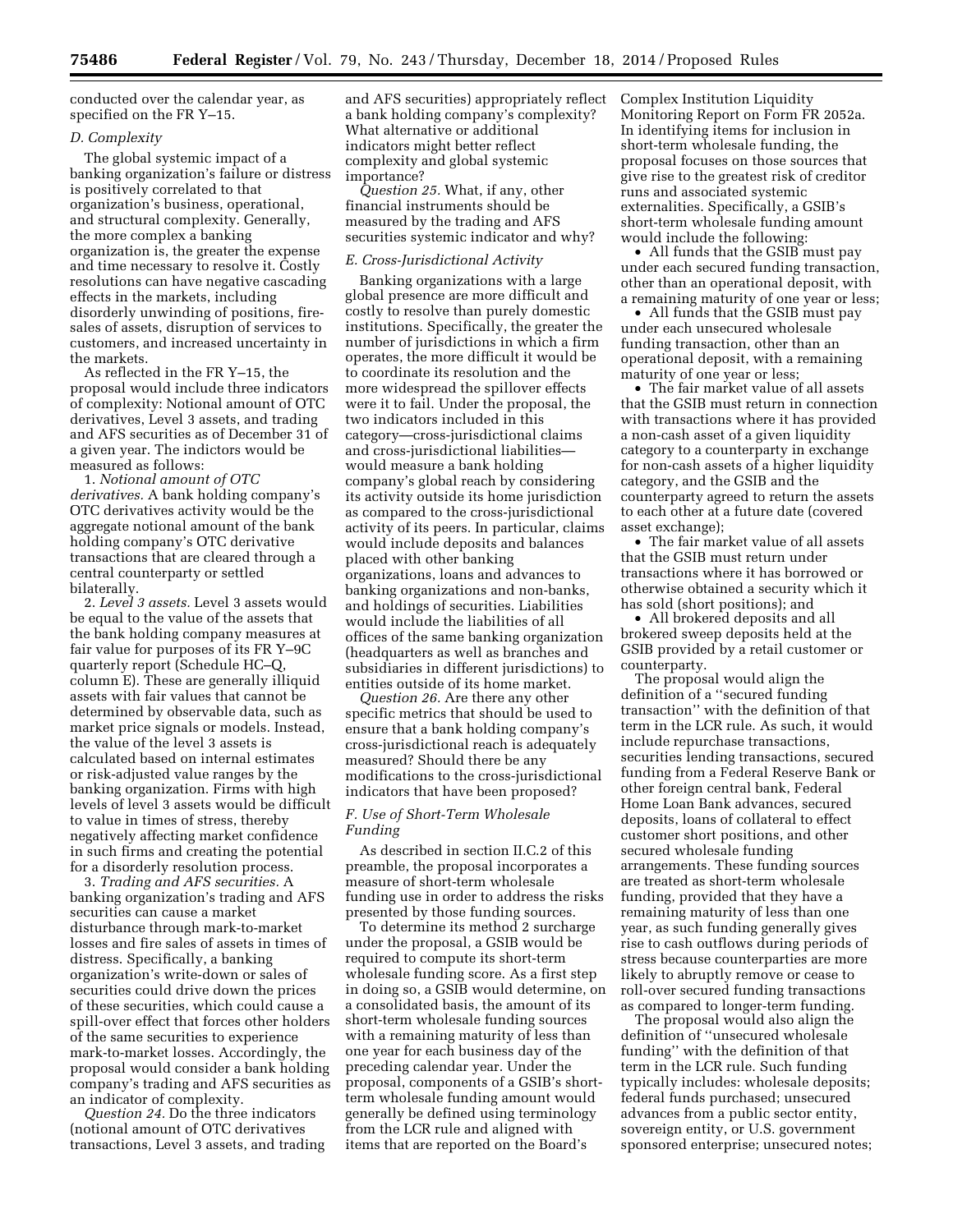bonds, or other unsecured debt securities issued by a GSIB (unless sold exclusively to retail customers or counterparties), brokered deposits from non-retail customers; and any other transaction where an on-balance sheet unsecured credit obligation has been contracted. As evidenced in the financial crisis, funding from wholesale counterparties presents greater run risk to banking organizations during periods of stress as compared to the same type of funding provided by retail counterparties. Unsecured wholesale funding has exhibited a potential to be withdrawn in large amounts by wholesale counterparties seeking to meet their financial obligations when facing financial distress. The proposal would include in short-term wholesale funding unsecured wholesale funding that is partially or fully covered by deposit insurance, as such funding poses run risks even when deposit insurance is present. The proposal would not reflect offsetting amounts from the release of assets held in segregated accounts in connection with wholesale deposits included in a GSIB's short-term wholesale funding amount.

The proposed definition of short-term wholesale funding also would include the fair market value of all assets that a GSIB must return in connection with transactions where it has provided a non-cash asset of a given liquidity category to a counterparty in exchange for non-cash assets of a higher liquidity category, and the GSIB and the counterparty agreed to return the assets to each other at a future date. The unwinding of such transactions could negatively impact a GSIB's funding profile in times of stress to the extent that the unwinding requires the GSIB to obtain funding for a less liquid asset or security or because the counterparty is unwilling to roll over the transaction. The proposed definition also includes the fair market value of all assets a GSIB must return under transactions where it has borrowed or otherwise obtained a security which it has sold. If the transaction in which the GSIB borrows or obtains the security closes out, then the GSIB would be required to fund a repurchase or otherwise obtain the security, which may impact the GSIB's funding profile.

The proposal would characterize retail brokered deposits and brokered sweep deposits as short-term wholesale funding because these forms of funding have demonstrated significant volatility in times of stress, notwithstanding the presence of deposit insurance. These types of deposits can be easily moved from one institution to another during times of stress, as customers and

counterparties seek higher interest rates or seek to use those funds for other purposes and on account of the incentives that third-party brokers have to provide the highest possible returns for their clients. However, the proposed definition of short-term funding would exclude deposits from retail customers and counterparties that are not brokered deposits or brokered sweep deposits, as these deposits are less likely to pose liquidity risks in times of stress.

The proposed definition of short-term wholesale funding would exclude operational deposits from secured funding transactions and unsecured wholesale funding. Operational deposits would be defined consistent with the LCR rule as deposits required for the provision of operational services by a banking organization to its customers, which can include services related to clearing, custody, and cash management. Because these deposits are tied to the provision of specific services to customers, these funding sources present less short-term liquidity risk during times of stress. Under the LCR rule, such deposits are required to be tied to operational services agreements that have a minimum 30-day termination period or are the subject of significant termination or switching costs.

As an alternative proposal, the Board is proposing to treat operational deposits as short-term wholesale funding for the purposes of the method 2 surcharge and to weight these deposits at 25 percent (which, as described below, is the same weighting applied to secured funding transactions secured by a level 1 liquid asset). To the extent that a firm suffers operational deposit outflows, the firm will generally need to liquidate assets to meet the large deposit outflows. These assets may include securities or short-term loans to other financial institutions, and the rapid liquidation of such assets may have an adverse impact on financial stability.

*Question 27.* How should the measure of short-term wholesale funding amount reflect operational deposits? If these are included in the measure of short-term wholesale funding amount, how should operational deposits be weighted?

In addition, the GSIB's short-term wholesale funding amount would not reflect liquidity risks from derivatives transactions. In particular, a GSIB's short-term wholesale funding amount would not reflect the potential need for a firm to post incremental cash or securities as margin for derivatives transactions that move in a counterparty's favor, nor would the short-term wholesale funding amount recognize the possibility that a GSIB

may lose the ability to rehypothecate collateral it has received in connection with its derivatives transactions. While each of these scenarios could present liquidity risk to the firm, it is arguable that such liquidity risks are more appropriately considered under the liquidity regulatory framework.

However, as an alternative proposal, the Board is proposing that the definition of short term wholesale funding include exposures attributable to derivatives transactions, in particular, in cases where the firm has the ability to rehypothecate collateral received in connection with derivative transactions. Under this alternative proposal, the weighting of these exposures could be determined based on the counterparty or type of derivative transaction.

*Question 28.* How should the measure of short-term wholesale funding amount reflect exposures for derivatives transactions, in particular, in cases where the firm has the ability to rehypothecate collateral received in connection with derivative transactions? If derivatives exposures are included in the measure of short-term wholesale funding amount, how should they be weighted?

The GSIB's short-term wholesale funding amount would not reflect any exposures that arise from sponsoring a structured transaction where the issuing entity is not consolidated on the GSIB's balance sheet under GAAP. Such treatment, however, may be at odds with the support that some companies provided during the financial crisis to the funds they advised and sponsored. For example, many money market mutual fund sponsors, including banking organizations, supported their money market mutual funds during the crisis in order to enable those funds to meet investor redemption requests without having to sell assets into thenfragile and illiquid markets. For these reasons, as an alternative proposal, the Board is proposing to adjust the definition of short-term wholesale funding to include exposures arising from sponsoring a structured transaction. Under this alternative proposal, the weighting of these exposures would be determined based on the liquidity characteristics of the assets of the issuing entity.

*Question 29.* How should the measure of short-term wholesale funding amount reflect exposures for structured transactions? If these exposures are included in the measure of short-term wholesale funding amount, how should they be weighted?

After a GSIB has identified the shortterm wholesale funding sources specified above, the GSIB would apply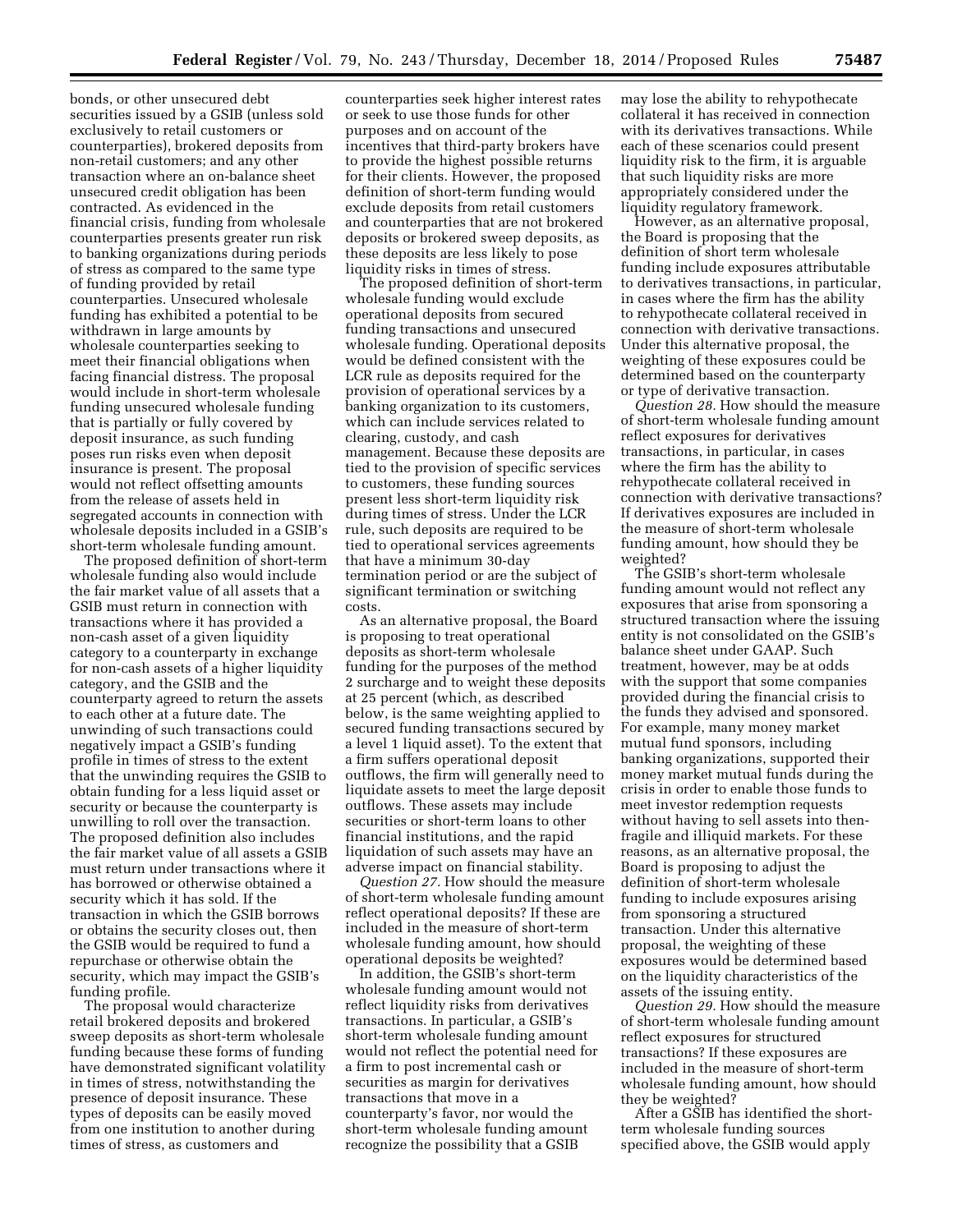a weighting system that is designed to take account of the varying levels of systemic risk associated with the different funding sources comprising its short-term wholesale funding amount. The weighting system generally would focus on the remaining maturity of a short-term wholesale funding source and the asset class of any collateral backing the source, each of which is captured on the FR 2052a. A GSIB would be required to categorize the sources that comprise its short-term wholesale funding amount into one of

four remaining maturity buckets (under 30 days (which would include shortterm wholesale funding sources with no maturity date), 31 to 90 days, 91 to 180 days, and 181 to 365 days), and to distinguish between certain of those sources based on whether they are backed by level 1 liquid assets, level 2A liquid assets, or level 2B liquid assets, each as defined in the Board's LCR rule. To determine the remaining maturity of a short-term wholesale funding source, a GSIB would be required to assume that a short-term wholesale funding

source matures in accordance with the LCR rule's provisions for determining maturity, including the provisions for determining the maturity of transactions with no maturity date. In general, the proposed weights would progressively decrease as the remaining maturity of a funding transaction increases, and would progressively increase as the quality of the collateral securing a funding transaction decreases.

Table 8 below sets forth the proposed weights for each component of shortterm wholesale funding.

# TABLE 8—SHORT-TERM WHOLESALE FUNDING WEIGHTING

| Component of short-term wholesale funding                                                                                                                                                                                                                                                                                                                                                                                                                                               | Remaining<br>maturity of 30<br>days or less<br>(percent) | Remaining<br>maturity of 31<br>to 90 days<br>(percent) | Remaining<br>maturity of 91<br>to 180 days<br>(percent) | Remaining<br>maturity of 181<br>to 365 days<br>(percent) |
|-----------------------------------------------------------------------------------------------------------------------------------------------------------------------------------------------------------------------------------------------------------------------------------------------------------------------------------------------------------------------------------------------------------------------------------------------------------------------------------------|----------------------------------------------------------|--------------------------------------------------------|---------------------------------------------------------|----------------------------------------------------------|
| (1) Secured funding transaction secured by a level 2A liquid asset;<br>(2) Unsecured wholesale funding where the customer or counterparty is not<br>a financial sector entity or a consolidated subsidiary of a financial sector<br>entity; and<br>(3) Brokered deposits and brokered sweep deposits provided by a retail<br>customer or counterparty; and<br>(4) Covered asset exchanges involving the future exchange of a level 1 liq-<br>uid asset for a level 2A liquid asset; and | 25<br>50                                                 | 10<br>25                                               | 0<br>10                                                 | 0<br>0                                                   |
| (5) Short positions where the borrowed security is either a level 1 or level<br>2A liquid asset<br>(1) Secured funding transaction secured by a level 2B liquid asset; and<br>(2) Covered asset exchanges and short positions (other than those de-<br>scribed above)<br>(1) Unsecured wholesale funding where the customer or counterparty is a<br>financial sector entity or a consolidated subsidiary thereof; and<br>(2) Any other component of short-term wholesale funding        | 75<br>100                                                | 50<br>75                                               | 25<br>50                                                | 10<br>25                                                 |

As noted above, a GSIB's short-term wholesale funding amount would be determined by calculating its short-term wholesale funding amount for each business day over the prior calendar year, applying the appropriate weighting as set forth in Table 8 by short-term wholesale funding source and remaining maturity, and averaging this amount over the prior calendar year. Consideration of a GSIB's weighted short-term wholesale funding amount as a yearly average is intended to reduce the extent to which daily or monthly volatility in a firm's use of short-term wholesale funding could affect the firm's method 2 surcharge level. Using a yearly average of a firm's daily short-term wholesale funding use to determine the weighted short-term wholesale funding amount is intended to strike an appropriate balance between generating an accurate depiction of a GSIB's short-term wholesale funding use and operational complexity.

*Question 30.* What, if any, additional or alternative items should be considered in determining a GSIB's short-term wholesale funding amount?

Should wholesale deposits included in a GSIB's unsecured wholesale funding reflect any offsetting amounts from the release of assets held in segregated accounts? Should brokered deposits and brokered sweep deposits provided by a retail customer or counterparty be excluded from a GSIB's short-term wholesale funding amount?

*Question 31.* What are commenters' views on the proposed method of weighting a GSIB's short-term wholesale funding amount?

After calculating its weighted shortterm wholesale funding amount, the GSIB would divide its weighted shortterm wholesale funding amount by its average risk-weighted assets, measured as the four-quarter average of the firm's total risk-weighted assets (*e.g.*, standardized or advanced approaches) associated with the lower of its riskbased capital ratios as reported on its FR Y–9C for each quarter of the previous year. Consideration of a GSIB's shortterm wholesale funding amount as a percentage of its average risk-weighted assets is an appropriate means of scaling in a firm-specific manner a firm's use of

short-term wholesale funding. This reflects the view that the systemic risks associated with a firm's use of shortterm wholesale funding are comparable regardless of the business model of the firm. More specifically, the use of shortterm wholesale funding poses similar systemic risks regardless of whether short-term wholesale funding is used by a firm that is predominantly engaged in trading operations as opposed to a firm that combines large trading operational with large commercial banking activities, and regardless of whether a firm uses short-term wholesale funding to fund securities inventory as opposed to securities financing transaction matched book activity. Dividing shortterm wholesale funding by average riskweighted assets helps ensure that two firms that use the same amount of shortterm wholesale funding would be required to hold the same dollar amount of additional capital regardless of such differences.

To illustrate the rationale for dividing a GSIB's short-term wholesale funding by its average risk-weighted assets, assume that two GSIBs use the same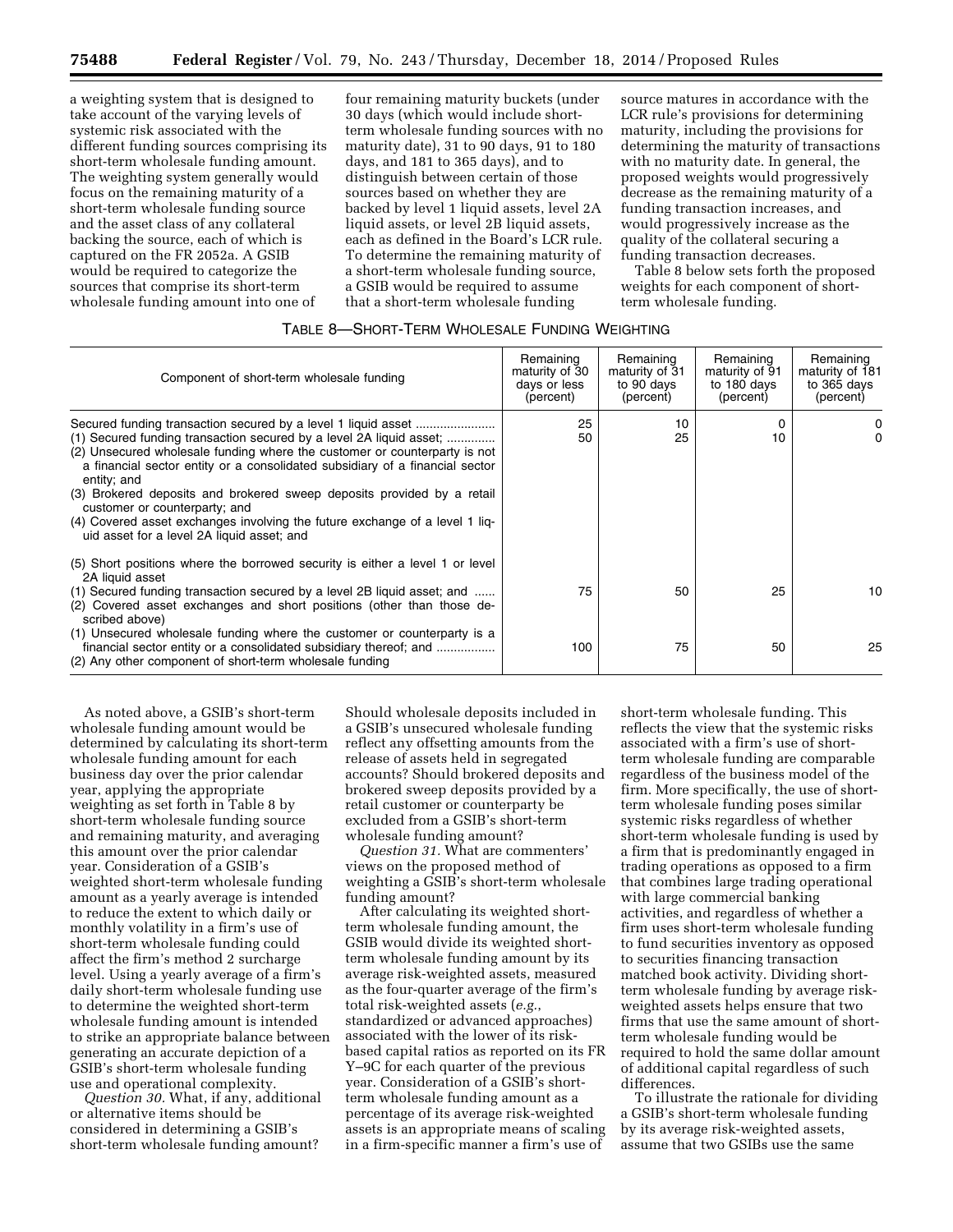amount of short-term wholesale funding, but the first GSIB has average risk-weighted assets of \$50, and the second GSIB has average risk-weighted assets of \$100. If method 2's short-term wholesale funding score were based on a GSIB's short-term wholesale funding amount instead of the ratio of short-term wholesale funding to average riskweighted assets, the two GSIBs would have equal short-term wholesale funding scores, but the second GSIB would effectively be required to hold more capital than the first GSIB (given its higher risk-weighted assets) to avoid being subject to restrictions on capital distributions and certain discretionary bonus payments as a result of its use of short-term wholesale funding. By contrast, if the surcharge formula were based on the ratio of the short-term wholesale funding amount to average risk-weighted assets, the first GSIB would have a higher short-term wholesale funding score, but the two GSIBs would be required to hold similar amounts of capital as a result of shortterm wholesale funding. While the latter approach better reflects the risk that the use of short-term wholesale funding poses to the GSIB, the Board is also proposing to measure a GSIB's shortterm wholesale funding amount as a dollar amount, rather than as a percentage of its average risk-weighted assets.

To arrive at its short-term wholesale funding score, a GSIB would multiply the ratio of its weighted short-term wholesale funding amount over its average risk-weighted assets by a fixed conversion factor (175). The conversion factor accounts for the fact that, in contrast to the other systemic indicators that comprise a GSIB's method 2 score, the short-term wholesale funding score does not have an associated aggregate global indicator; and is intended to weight the short-term wholesale funding amount such that the short-term wholesale funding score accounts for approximately 20 percent of the method 2 score, thereby weighting short-term wholesale funding approximately the same as the other systemic indicators within method 2, based upon estimates of current levels of short-term wholesale funding at the eight bank holding companies currently identified as GSIBs.

This fixed conversion factor was developed using 2013 and 2014 data on short-term wholesale funding sources from the FR 2052a for the eight firms currently identified as GSIBs under the proposed methodology, average riskweighted assets as of 2013, and the yearend 2013 aggregate global indicator amounts for the size,

interconnectedness, complexity, and cross-jurisdictional activity systemic indicators. Using this data, the total weighted basis points for the size, interconnectedness, complexity, and cross-jurisdictional activity systemic indicator scores for the firms currently identified as GSIBs were calculated. Given that this figure is intended to comprise 80 percent of the method 2 score, the weighted basis points accounting for the remaining 20 percent of the method 2 score were determined. The aggregate estimated short-term wholesale funding amount over average risk-weighted assets for the firms currently identified as GSIBs and the total weighted basis points that would equate to 20 percent of a firm's method 2 score were used to determine the fixed conversion factor.

A fixed conversion factor is intended to facilitate one of the goals of the incorporation of short-term wholesale funding into the GSIB surcharge framework, which is to provide incentives for GSIBs to decrease their use of this less stable form of funding. To the extent that a GSIB reduces its use of short-term wholesale funding, its short-term wholesale funding score will decline, even if GSIBs in the aggregate reduce their use of short-term wholesale funding. As noted in section II.G above, to the extent that GSIBs' use of shortterm wholesale funding and the aggregate global indicator amounts change over time, the Board will continue to evaluate whether the proposed method achieves the goals of the proposal.

Given that the short-term wholesale funding score does not have an associated aggregate global indicator amount, the Board proposes that the ratio of a GSIB's weighted short-term wholesale funding amount to its average risk-weighted assets serve as an alternative means of scaling its shortterm wholesale funding amount.

*Question 32.* What are commenters' views on the proposed method of determining a GSIB's short-term wholesale funding score? What other specific approaches should be used to ensure that a GSIB's reliance on shortterm wholesale funding is adequately measured? Should a GSIB calculate its short-term wholesale funding score with or without reference to average riskweighted assets? For example, should the Board consider an approach similar to the BCBS global framework whereby a GSIB's short-term wholesale funding amount would be considered as against the aggregate short-term wholesale funding amount for all GSIBs? What approach would be most consistent with the Board's view that the financial

stability risks associated with short-term wholesale funding are generally comparable regardless of a firm's average risk-weighted assets?

*Question 33.* What are commenters' views regarding the use of a fixed conversion factor to determine a GSIB's short-term wholesale funding score? Should the Board consider using a conversion factor that would, like the aggregate global systemic indicators, change on an annual basis?

#### **IV. Amendments to the FR Y–15**

In the near future, the Board intends to propose modifications to the FR Y– 15 to include disclosure of bank holding companies' systemic indicator scores and information pertaining to GSIBs' short-term wholesale funding scores, as calculated under the proposal. Until those reporting form changes are proposed and finalized, the Board anticipates that bank holding companies would collect and retain data necessary to determine their short-term wholesale funding scores.

## **V. Modifications to Related Rules**

The Board, along with the FDIC and the OCC, recently issued a final rule imposing enhanced supplementary leverage ratio standards on certain bank holding companies and their subsidiary insured depository institutions.44 The enhanced supplementary leverage ratio standards applied to top-tier U.S. bank holding companies with more than \$700 billion in total consolidated assets or more than \$10 trillion in assets under custody (covered BHCs), as well as insured depository institution subsidiaries of the covered BHCs. The enhanced standards imposed a 2 percent leverage ratio buffer similar to the capital conservation buffer above the minimum supplementary leverage ratio requirement of 3 percent on the covered BHCs, and also required insured depository institution subsidiaries of covered BHCs to maintain a supplementary leverage ratio of at least 6 percent to be well capitalized under the prompt corrective action framework.

In connection with this proposal, the Board is proposing to revise the terminology used to identify the firms subject to the enhanced supplementary leverage ratio standards to reflect the proposed GSIB surcharge framework. Specifically, the Board is proposing to replace the use of ''covered BHC'' with firms identified as GSIBs using the methodology of this proposal within the prompt corrective action provisions of Regulation H (12 CFR part 208), as well as within the Board's regulatory capital

<sup>44</sup> 78 FR 24528 (May 1, 2014).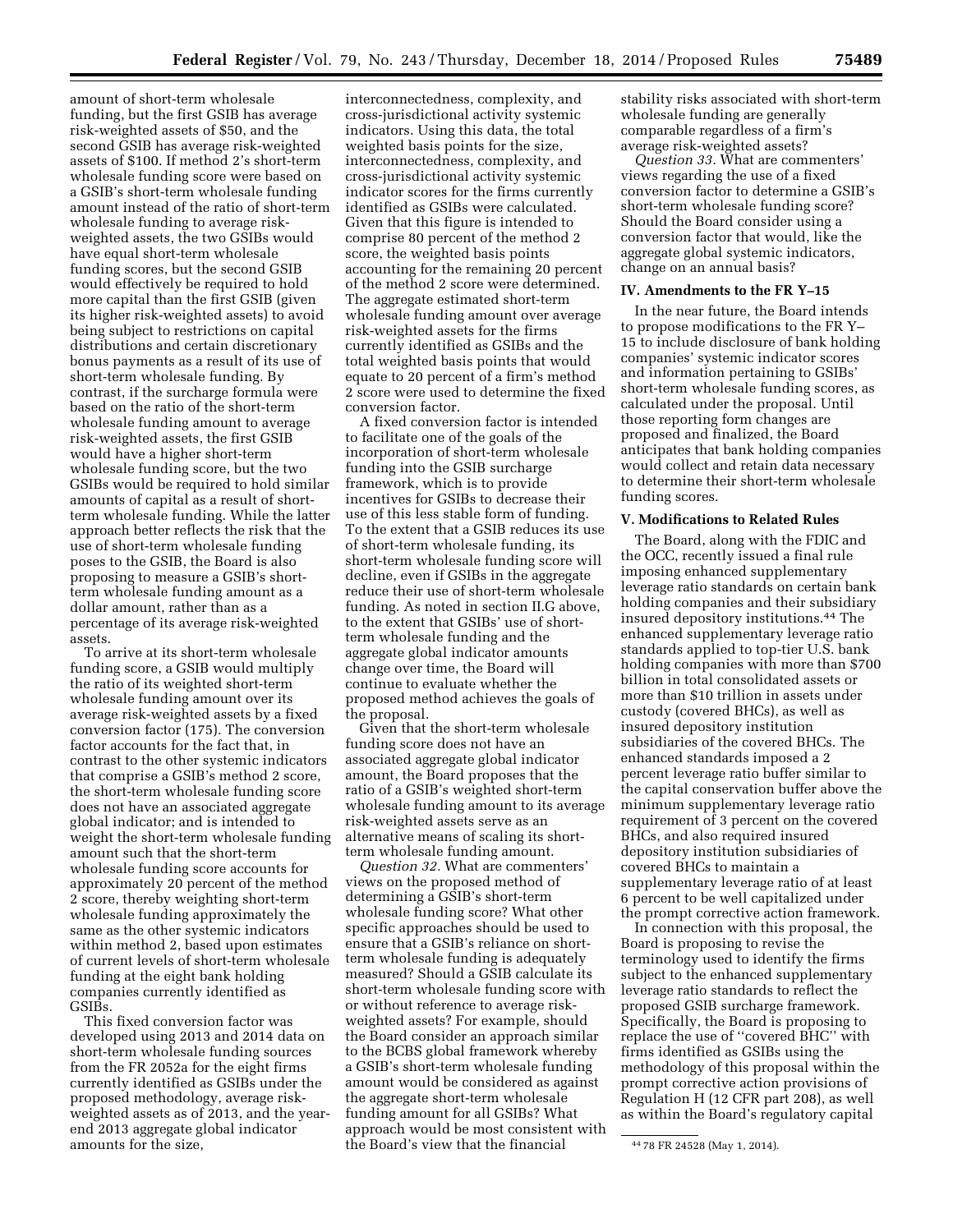rule. The eight U.S. top-tier bank holding companies that are ''covered BHCs'' under the enhanced supplementary leverage ratio rule's definition are the same eight U.S. toptier bank holding companies that would be identified as GSIBs under this proposal. These changes would simplify the Board's regulations by removing overlapping definitions, and would not result in a material change in the provisions applicable to these bank holding companies.

# **VI. Regulatory Analysis**

#### *A. Paperwork Reduction Act*

In accordance with the Paperwork Reduction Act of 1995 (44 U.S.C. 3506; 5 CFR part 1320, Appendix A.1), the Board reviewed the proposed rule under the authority delegated to the Board by the Office of Management and Budget. For purposes of calculating burden under the Paperwork Reduction Act, a ''collection of information'' involves 10 or more respondents. Any collection of information addressed to all or a substantial majority of an industry is presumed to involve 10 or more respondents (5 CFR 1320.3(c),  $1320.3(c)(4)(ii)$ . The Board estimates there are fewer than 10 respondents, and these respondents do not represent all or a substantial majority of U.S. toptier bank holding companies. Therefore, no collections of information pursuant to the Paperwork Reduction Act are contained in the proposed rule.

#### *B. Regulatory Flexibility Act*

The Board is providing an initial regulatory flexibility analysis with respect to this proposed rule. As discussed above, this proposed rule is designed to identify U.S. bank holding companies that are GSIBs and to apply capital surcharges to the GSIBs that are calibrated to their systemic risk profiles. The Regulatory Flexibility Act, 5 U.S.C. 601 *et seq.* (RFA), generally requires that an agency prepare and make available an initial regulatory flexibility analysis in connection with a notice of proposed rulemaking. Under regulations issued by the Small Business Administration, a small entity includes a bank holding company with assets of \$550 million or less (small bank holding company).45 As of June 30, 2014, there were approximately 3,718 small bank holding companies.

The proposed rule would only apply to atop-tier bank holding company

domiciled in the United States with \$50 billion or more in total consolidated assets that is not a subsidiary of a non-U.S. banking organization. Bank holding companies that are subject to the proposed rule therefore substantially exceed the \$550 million asset threshold at which a banking entity would qualify as a small bank holding company.

Because the proposed rule would not apply to a bank holding company with assets of \$550 million or less, if adopted in final form, it would not apply to any small bank holding company for purposes of the RFA. Therefore, there are no significant alternatives to the proposed rule that would have less economic impact on small bank holding companies. As discussed above, the projected reporting, recordkeeping, and other compliance requirements of the proposed rule are expected to be small. The Board does not believe that the proposed rule duplicates, overlaps, or conflicts with any other Federal rules. In light of the foregoing, the Board does not believe that the proposed rule, if adopted in final form, would have a significant economic impact on a substantial number of small entities. Nonetheless, the Board seeks comment on whether the proposed rule would impose undue burdens on, or have unintended consequences for, small organizations, and whether there are ways such potential burdens or consequences could be minimized in a manner consistent with the purpose of the proposed rule. A final regulatory flexibility analysis will be conducted after consideration of comments received during the public comment period.

#### *C. Plain Language*

Section 722 of the Gramm-Leach-Bliley Act requires the Board to use plain language in all proposed and final rules published after January 1, 2000. The Board has sought to present the proposed rule in a simple straightforward manner, and invite comment on the use of plain language. For example:

• Have the agencies organized the material to suit your needs? If not, how could they present the proposed rule more clearly?

• Are the requirements in the proposed rule clearly stated? If not, how could the proposed rule be more clearly stated?

• Do the regulations contain technical language or jargon that is not clear? If so, which language requires clarification?

• Would a different format (grouping and order of sections, use of headings, paragraphing) make the regulation

easier to understand? If so, what changes would achieve that?

• Is the section format adequate? If not, which of the sections should be changed and how?

• What other changes can the Board incorporate to make the regulation easier to understand?

# **List of Subjects in 12 CFR Part 208**

Accounting, Agriculture, Banks, banking, Confidential business information, Consumer protection, Crime, Currency, Global systemically important bank, Insurance, Investments, Mortgages Reporting and recordkeeping requirements, Securities.

# **Board of Governors or the Federal Reserve System**

## **12 CFR Chapter II**

#### **Authority and Issuance**

For the reasons set forth in the preamble, chapter II of title 12 of the Code of Federal Regulations is proposed to be amended as follows:

# **PART 208—MEMBERSHIP OF STATE BANKING INSTITUTIONS IN THE FEDERAL RESERVE SYSTEM (REGULATION H)**

■ 1. The authority citation for part 208 continues to read as follows:

**Authority:** 12 U.S.C. 24, 36, 92a, 93a, 248(a), 248(c), 321–338a, 371d, 461, 481–486, 601, 611, 1814, 1816, 1818, 1820(d)(9), 1823(j), 1828(o), 1831, 1831o, 1831p–1, 1831r–1, 1831w, 1831x, 1835a, 1882, 2901– 2907, 3105, 3310, 3331–3351, 3905–3909, and 5371; 15 U.S.C. 78b, 78l(b), 78l(i), 780– 4(c)(5), 78q, 78q–1, and 78w, 1681s, 1681w, 6801, and 6805; 31 U.S.C. 5318; 42 U.S.C. 4012a, 4104a, 4104b, 4106 and 4128.

■ 2. In § 208.41 remove the definition of ''covered BHC'' as added on May 1, 2014 (79 FR 24540), effective January 1, 2018, and adding in its place the definition of ''global systemically important BHC,'' to read as follows:

#### **§ 208.41 Definitions for purposes of this subpart.**

\* \* \* \* \*

*Global systemically important BHC*  has the same meaning as in § 217.2 of Regulation Q (12 CFR 217.2).

\* \* \* \* \*

■ 3. In § 208.43 revise paragraphs  $(a)(2)(iv)(C)$  and  $(c)(1)(iv)$ , as added on May 1, 2014 (79 FR 24540) effective January 1, 2018, by removing the words ''covered BHC'' and adding in their place the words ''global systemically important BHC.''

<sup>45</sup>*See* 13 CFR 121.201. Effective July 14, 2014, the Small Business Administration revised the size standards for banking organizations to \$550 million in assets from \$500 million in assets. 79 FR 33647 (June 12, 2014).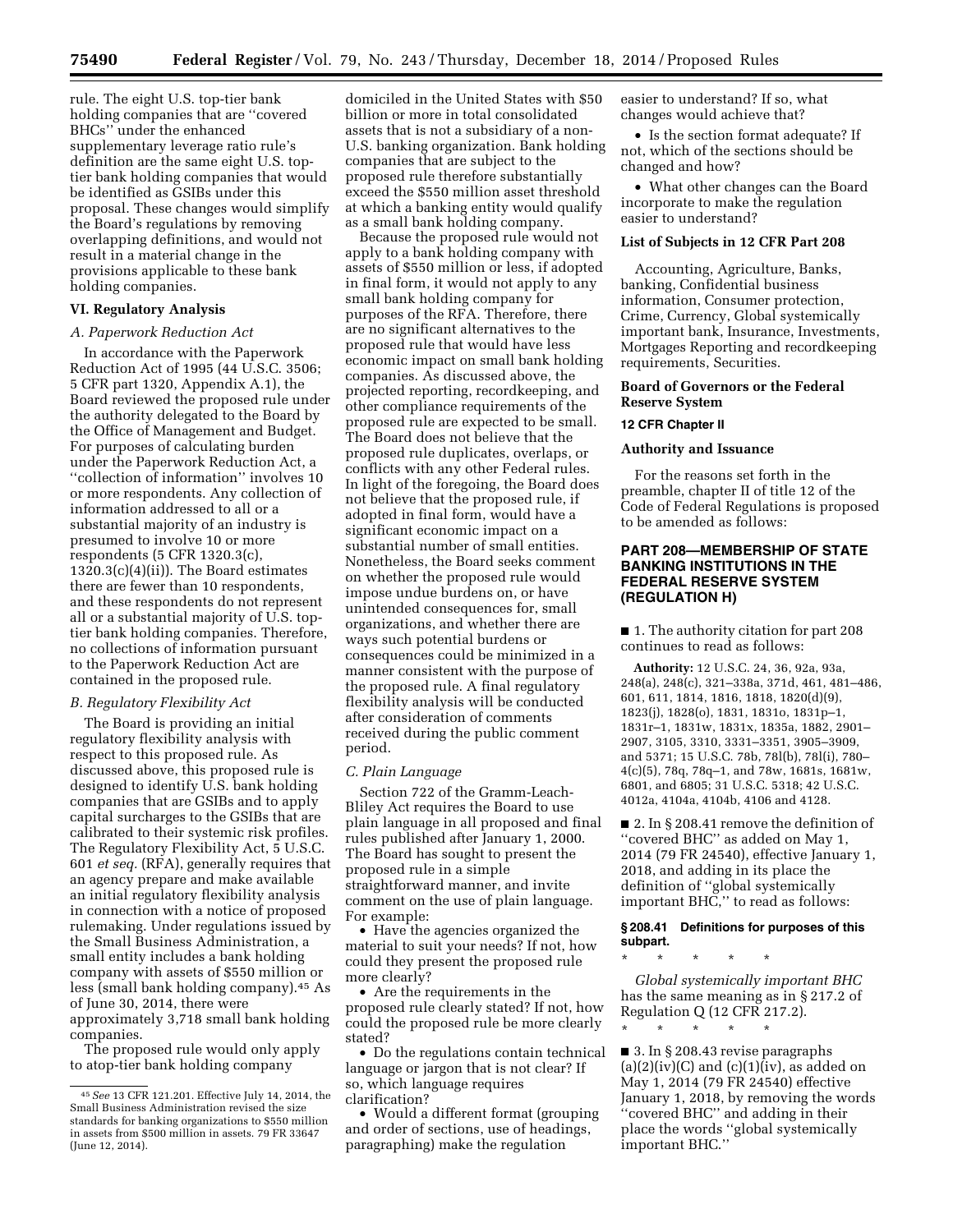## **PART 217—CAPITAL ADEQUACY OF BANK HOLDING COMPANIES, SAVINGS AND LOAN HOLDING COMPANIES, AND STATE MEMBER BANKS (REGULATION Q)**

■ 4. The authority citation for part 217 continues to read as follows:

**Authority:** 12 U.S.C. 248(a), 321–338a, 481–486, 1462a, 1467a, 1818, 1828, 1831n, 1831o, 1831p–l, 1831w, 1835, 1844(b), 1851, 3904, 3906–3909, 4808, 5365, 5368, 5371.

■ 5. In § 217.1 revise paragraph (f)(3) to read as follows:

#### **Subpart A—General Provisions**

#### **§ 217.1 Purpose, applicability, reservations of authority, and timing.**

- \* \* \* \* \*
- (f) *Timing.*

\* \* \* \* \*

(3) Beginning on January 1, 2016, and subject to the transition provisions in subpart G of this part, a Board-regulated institution is subject to limitations on distributions and discretionary bonus payments with respect to its capital conservation buffer, any applicable countercyclical capital buffer amount,

and any applicable GSIB surcharge, in accordance with subpart B of this part. \* \* \* \* \*

■ 6. In § 217.1 revise paragraph  $(f)(4)$ , as added on May 1, 2014 (79 FR 24540) effective January 1, 2018, by removing the words ''covered BHC'' and adding in its place the words ''global systemically important BHC.''

#### **§ 217.2 [Amended]**

■ 7. In § 217.2, remove the definition of ''covered BHC'' as added on May 1, 2014 (79 FR 24540), effective January 1, 2018, add in its place the definitions of ''GSIB surcharge'' and ''Global systemically important BHC'' as follows:

*Global systemically important BHC*  means a bank holding company that is identified as a global systemically important BHC pursuant to § 217.402.

*GSIB surcharge* means the capital surcharge applicable to a global systemically important BHC calculated pursuant to § 217.403.

\* \* \* \* \*

#### **§ 217.11 [Amended]**

■ 8. In § 217.11 amend paragraphs  $(a)(2)(v)$  and  $(a)(2)(vi)$  and  $(c)$  by

removing the words ''covered BHC'' added on May 1, 2014 (79 FR 24540) effective January 1, 2018, and adding in its place the words ''global systemically important BHC.''

■ 9. In § 217.11 revise the section heading, paragraphs (a)(4) and (a)(4)(ii) to read as follows:

#### **§ 217.11 Capital conservation buffer and countercyclical capital buffer amount, and GSIB surcharge.**

# $(a) * * * *$

(4) *Limits on distributions and discretionary bonus payments.*  \* \* \* \* \*

(ii) A Board-regulated institution with a capital conservation buffer that is greater than 2.5 percent plus (A) 100 percent of its applicable countercyclical capital buffer in accordance with paragraph (b) of this section, and (B) 100 percent of its applicable GSIB surcharge, in accordance with paragraph (c) of this section, is not subject to a maximum payout amount under this section.

\* \* \* \* \* ■ 10. Amend by revising Table 1 to § 217.11 to read as follows:

# TABLE 1 TO § 217.11—CALCULATION OF MAXIMUM PAYOUT AMOUNT

| Capital conservation buffer                                                                                                                                                                                                                                                                                                                                                                                                                                                    | Maximum payout ratio<br>(as a percentage of eligible retained<br>income) |
|--------------------------------------------------------------------------------------------------------------------------------------------------------------------------------------------------------------------------------------------------------------------------------------------------------------------------------------------------------------------------------------------------------------------------------------------------------------------------------|--------------------------------------------------------------------------|
| Greater than 2.5 percent plus (A) 100 percent of the Board-regulated institution's applicable counter-<br>cyclical capital buffer amount and (B) 100 percent of the Board-regulated institution's applicable GSIB<br>surcharge.                                                                                                                                                                                                                                                | No payout ratio limitation applies.                                      |
| Less than or equal to 2.5 percent plus (A) 100 percent of the Board-regulated institution's applicable coun-<br>tercyclical capital buffer amount and (B) 100 percent of the Board-regulated institution's applicable GSIB<br>surcharge, and greater than 1.875 percent plus (A) 75 percent of the Board-regulated institution's appli-<br>cable countercyclical capital buffer amount and (B) 75 percent of the Board-regulated institution's appli-<br>cable GSIB surcharge. | 60 percent.                                                              |
| Less than or equal to 1.875 percent plus (A) 75 percent of the Board-regulated institution's applicable<br>countercyclical capital buffer amount and (B) 75 percent of the Board-regulated institution's applicable<br>GSIB surcharge, and greater than 1.25 percent plus (A) 50 percent of the Board-regulated institution's<br>applicable countercyclical capital buffer amount and (B) 50 percent of the Board-regulated institution's<br>applicable GSIB surcharge.        | 40 percent.                                                              |
| Less than or equal to 1.25 percent plus (A) 50 percent of the Board-regulated institution's applicable coun-<br>tercyclical capital buffer amount and (B) 50 percent of the Board-regulated institution's applicable GSIB<br>surcharge, and greater than 0.625 percent plus (A) 25 percent of the Board-regulated institution's appli-<br>cable countercyclical capital buffer amount and (B) 25 percent of the Board-regulated institution's appli-<br>cable GSIB surcharge.  | 20 percent.                                                              |
| Less than or equal to 0.625 percent plus (A) 25 percent of the Board-regulated institution's applicable<br>countercyclical capital buffer amount and (B) 25 percent of the Board-regulated institution's applicable<br>GSIB surcharge.                                                                                                                                                                                                                                         | 0 percent.                                                               |

#### **§ 217.11 [Amended]**

■ 11. In § 217.11 redesignate paragraph (c) added on May 1, 2014 (79 FR 24540) effective January 1, 2018, as paragraph (d) and add new paragraph (c) to read as follows:

(c) *GSIB surcharge.* A global systemically important BHC must use its GSIB surcharge calculated in accordance with subpart H of this part for purposes of determining its

maximum payout ratio under Table 1 to § 217.11.

■ 12. Revise § 217.300 to read as follows:

# **§ 217.300 Transitions.**

(a) *Capital conservation and countercyclical capital buffer and GSIB surcharge.* 

(1) From January 1, 2014 through December 31, 2015, a Board-regulated institution is not subject to limits on distributions and discretionary bonus payments under § 217.11 of subpart B of this part notwithstanding the amount of its capital conservation buffer or any applicable countercyclical capital buffer amount or GSIB surcharge.

(2) Notwithstanding § 217.11, beginning January 1, 2016 through December 31, 2018 a Board-regulated institution's maximum payout ratio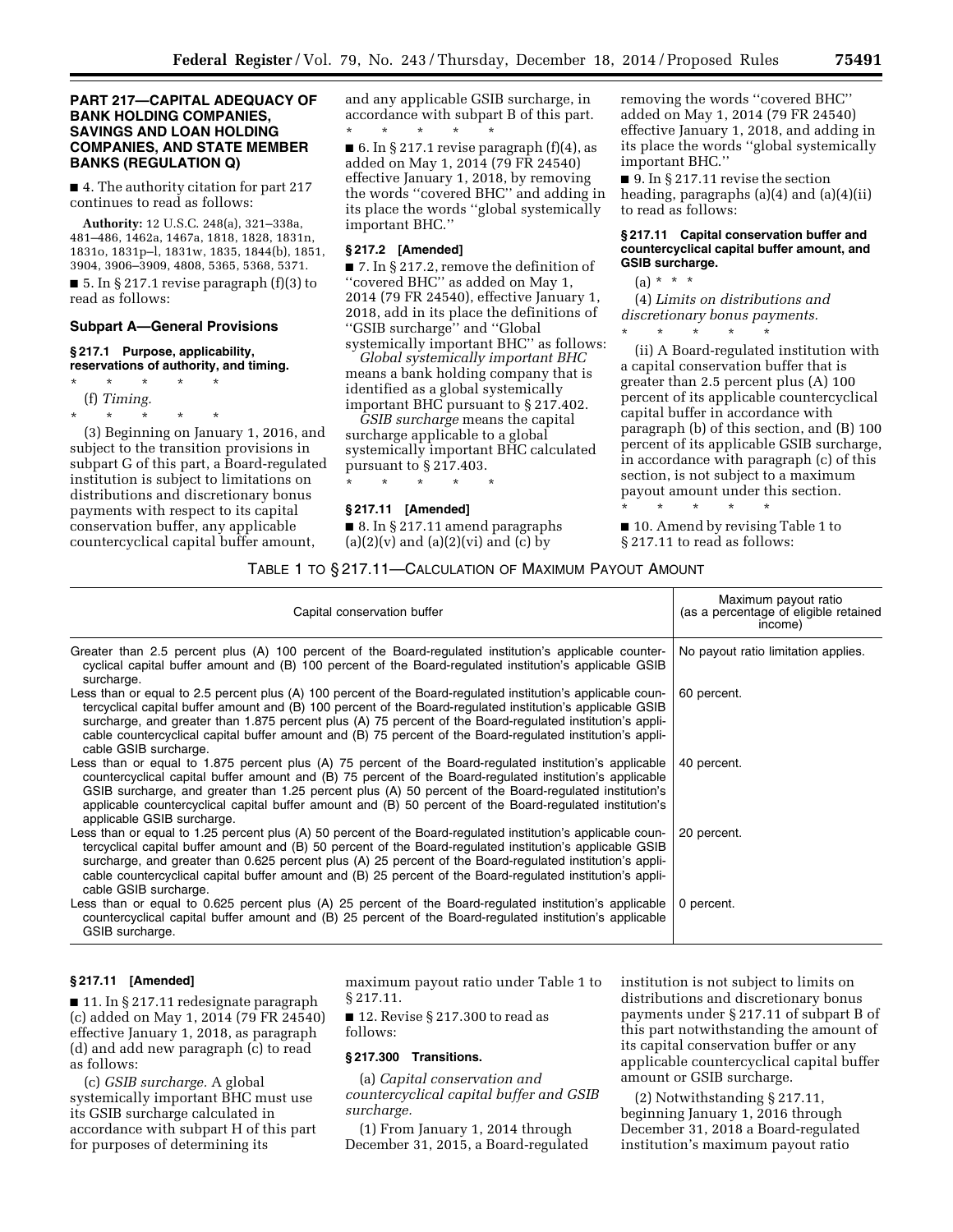Ξ

shall be determined as set forth in Table  $1$  to  $\S\,217.300.$ 

|  | Table 1 to § 217.300 |
|--|----------------------|
|--|----------------------|

| <b>Transition period</b><br>Capital conservation buffer |                                                                                                                                                                                                                                                                                                                                                                  | Maximum payout ratio<br>(as a percentage of eligible retained<br>income) |  |  |
|---------------------------------------------------------|------------------------------------------------------------------------------------------------------------------------------------------------------------------------------------------------------------------------------------------------------------------------------------------------------------------------------------------------------------------|--------------------------------------------------------------------------|--|--|
| Calendar year 2016                                      | Greater than 0.625 percent (plus (A) 25 percent of any applicable coun-<br>tercyclical capital buffer amount and (B) 25 percent of any applicable<br>GSIB surcharge).                                                                                                                                                                                            | No payout ratio limitation applies<br>under this section.                |  |  |
|                                                         | Less than or equal to 0.625 percent (plus (A) 25 percent of any applica-<br>ble countercyclical capital buffer amount and (B) 25 percent of any ap-<br>plicable GSIB surcharge), and greater than 0.469 percent (plus (A)<br>17.25 percent of any applicable countercyclical capital buffer amount<br>and (B) 17.25 percent of any applicable GSIB surcharge).   | 60 percent.                                                              |  |  |
|                                                         | Less than or equal to 0.469 percent (plus (A) 17.25 percent of any appli-<br>cable countercyclical capital buffer amount and (B) 17.25 percent of<br>any applicable GSIB surcharge), and greater than 0.313 percent (plus<br>(A) 12.5 percent of any applicable countercyclical capital buffer amount<br>and (B) 12.5 percent of any applicable GSIB surcharge). | 40 percent.                                                              |  |  |
|                                                         | Less than or equal to 0.313 percent (plus (A) 12.5 percent of any appli-<br>cable countercyclical capital buffer amount and (B) 12.5 percent of any<br>applicable GSIB surcharge), and greater than 0.156 percent (plus (A)<br>6.25 percent of any applicable countercyclical capital buffer amount<br>and (B) 6.25 percent of any applicable GSIB surcharge).   | 20 percent.                                                              |  |  |
|                                                         | Less than or equal to 0.156 percent (plus (A) 6.25 percent of any appli-<br>cable countercyclical capital buffer amount and (B) 6.25 percent of any<br>applicable GSIB surcharge).                                                                                                                                                                               | 0 percent.                                                               |  |  |
| Calendar year 2017                                      | Greater than 1.25 percent (plus (A) 50 percent of any applicable counter-<br>cyclical capital buffer amount and (B) 50 percent of any applicable<br>GSIB surcharge).                                                                                                                                                                                             | No payout ratio limitation applies<br>under this section.                |  |  |
|                                                         | Less than or equal to 1.25 percent (plus (A) 50 percent of any applicable<br>countercyclical capital buffer amount and (B) 50 percent of any applica-<br>ble GSIB surcharge), and greater than 0.938 percent (plus (A) 37.5<br>percent of any applicable countercyclical capital buffer amount and (B)<br>37.5 percent of any applicable GSIB surcharge).        | 60 percent.                                                              |  |  |
|                                                         | Less than or equal to 0.938 percent (plus (A) 37.5 percent of any appli-<br>cable countercyclical capital buffer amount and (B) 37.5 percent of any<br>applicable GSIB surcharge), and greater than 0.625 percent (plus (A)<br>25 percent of any applicable countercyclical capital buffer amount and<br>(B) 25 percent of any applicable GSIB surcharge).       | 40 percent.                                                              |  |  |
|                                                         | Less than or equal to 0.625 percent (plus (A) 25 percent of any applica-<br>ble countercyclical capital buffer amount and (B) 25 percent of any ap-<br>plicable GSIB surcharge), and greater than 0.313 percent (plus (A)<br>12.5 percent of any applicable countercyclical capital buffer amount<br>and (B) 12.5 percent of any applicable GSIB surcharge).     | 20 percent.                                                              |  |  |
|                                                         | Less than or equal to 0.313 percent (plus (A) 12.5 percent of any appli-<br>cable countercyclical capital buffer amount and (B) 12.5 percent of any<br>applicable GSIB surcharge).                                                                                                                                                                               | 0 percent.                                                               |  |  |
| Calendar year 2018                                      | Greater than 1.875 percent (plus (A) 75 percent of any applicable coun-<br>tercyclical capital buffer amount and (B) 75 percent of any applicable<br>GSIB surcharge).                                                                                                                                                                                            | No payout ratio limitation applies<br>under this section.                |  |  |
|                                                         | Less than or equal to 1.875 percent (plus (A) 75 percent of any applica-<br>ble countercyclical capital buffer amount and (B) 75 percent of any ap-<br>plicable GSIB surcharge), and greater than 1.406 percent (plus (A)<br>56.25 percent of any applicable countercyclical capital buffer amount<br>and (B) 56.25 percent of any applicable GSIB surcharge).   | 60 percent.                                                              |  |  |
|                                                         | Less than or equal to 1.406 percent (plus (A) 56.25 percent of any appli-<br>cable countercyclical capital buffer amount and (B) 56.25 percent of<br>any applicable GSIB surcharge), and greater than 0.938 percent (plus<br>(A) 37.5 percent of any applicable countercyclical capital buffer amount<br>and (B) 37.5 percent of any applicable GSIB surcharge). | 40 percent.                                                              |  |  |
|                                                         | Less than or equal to 0.938 percent (plus (A) 37.5 percent of any appli-<br>cable countercyclical capital buffer amount and (B) 37.5 percent of any<br>applicable GSIB surcharge), and greater than 0.469 percent (plus (A)<br>18.75 percent of any applicable countercyclical capital buffer amount<br>and (B) 18.75 percent of any applicable GSIB surcharge). | 20 percent.                                                              |  |  |
|                                                         | Less than or equal to 0.469 percent (plus (A) 18.75 percent of any appli-<br>cable countercyclical capital buffer amount and (B) 18.75 percent of<br>any applicable GSIB surcharge).                                                                                                                                                                             | 0 percent.                                                               |  |  |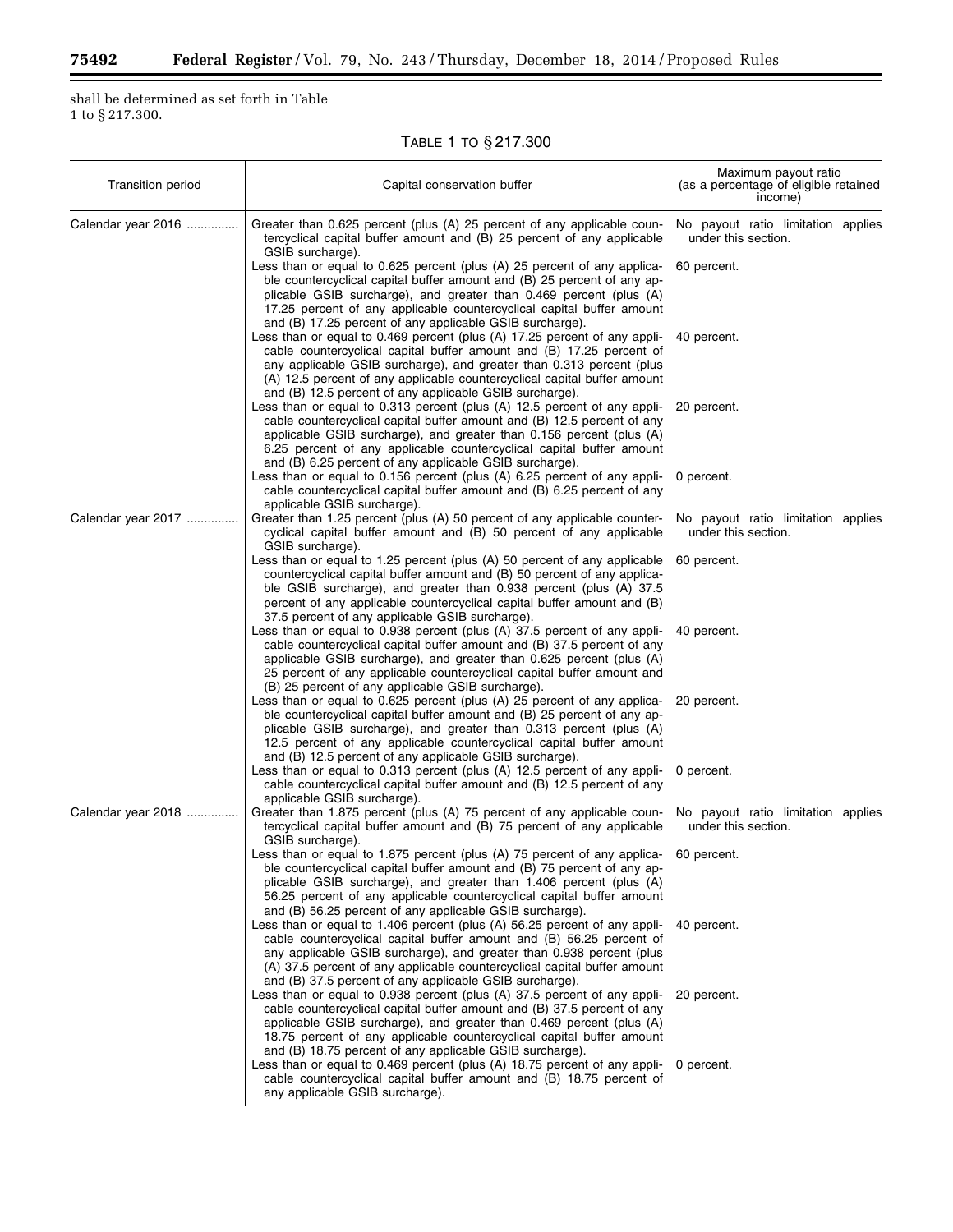■ 13. Add subpart H to part 217 to read as follows:

# **Subpart H—Risk-Based Capital Surcharge for Global Systemically Important Bank Holding Companies**

#### **General Provisions**

Secs.

- 217.400 Purpose and applicability.
- Definitions.
- 217.402 Identification as a global systemically important BHC.
- 217.403 GSIB surcharge.

**Authority:** 12 U.S.C. 5365.

#### **General Provisions**

# **§ 217.400 Purpose and applicability.**

(a) *Purpose.* This subpart implements certain provisions of section 165 of the Dodd-Frank Act (12 U.S.C. 5365), by establishing a risk-based capital surcharge for certain bank holding companies that are not consolidated subsidiaries of a bank holding company or subsidiaries of a non-U.S. banking organization.

(b) *Applicability.* 

(1) *Application of the calculation requirements.* Subject to the initial applicability provisions of paragraph (b)(3) of this section:

(i) A bank holding company must calculate its systemic indicator score pursuant to § 217.402 by December 31 of the year in which its total consolidated assets first equal or exceed \$50 billion if it:

(A) Has total consolidated assets of \$50 billion or more as of June 30 of that year, as reported on its FR Y–9C; and

(B) Is not a consolidated subsidiary of a bank holding company or a subsidiary of a non-U.S. banking organization; and

(ii) A bank holding company described in paragraph (b)(1)(i) of this section that is identified as a global systemically important BHC pursuant to § 217.402(a) must calculate its GSIB surcharge by December 31 of the year in which the bank holding company is identified as a global systemically important BHC.

(2) *Applicability of the GSIB surcharge and any adjustments thereto.*  (i) *First GSIB surcharge.* Subject to the transition provisions of § 217.300(a) and the initial applicability provisions of paragraph (b)(3) of this section, a global systemically important BHC must use its GSIB surcharge (as calculated in the first year that the bank holding company was identified as a global systemically important BHC) for purposes of determining its maximum payout ratio under Table 1 to § 217.11 beginning on the January 1 of the year that is one full calendar year after it is identified as a global systemically important BHC.

(ii) *Increase in GSIB surcharge.* To the extent that a global systemically important BHC's GSIB surcharge increases relative to its GSIB surcharge in effect for the current year, the global systemically important BHC must determine the maximum payout ratio under Table 1 to § 217.11:

(A) Using the current year's GSIB surcharge through December 31 of the following the calendar year; and

(B) Using the increased GSIB surcharge beginning on January 1 of the year that is one full calendar year after the increased GSIB surcharge was calculated.

(iii) *Decrease in GSIB surcharge.* To the extent that a global systemically important BHC's GSIB surcharge decreases relative to the surcharge in effect for the current year, the global systemically important BHC must determine the maximum payout ratio required under Table 1 to § 217.11 using the decreased surcharge beginning on January 1 of the immediately following calendar year.

(3) *Initial applicability of the calculation and surcharge requirements.* 

(i) A bank holding company must calculate its systemic indicator score pursuant to § 217.402 by December 31, 2015 if it:

(A) Had total consolidated assets of \$50 billion or more as of June 30, 2014 as reported on the FR Y–9C, and

(B) Is not a consolidated subsidiary of a bank holding company or a subsidiary of a non-U.S. banking organization.

(ii) A bank holding company described in (b)(3)(i) of this section that is identified as a global systemically important BHC pursuant to § 217.402(a) by December 31, 2015, must calculate its GSIB surcharge by December 31, 2015, provided that:

(A) For the GSIB surcharge calculated by December 31, 2015, a bank holding company must calculate its weighted short-term wholesale funding amount (defined in  $\S 217.403(c)$ ) based on the average of its short-term wholesale funding amount calculated for each business day of the third quarter of 2015, divided by the bank holding company's average risk-weighted assets calculated for each business day of the third quarter of 2015; and multiplied by 175;

(B) For the GSIB surcharge calculated by December 31, 2016, the bank holding company must calculate its weighted short-term wholesale funding amount (defined in  $\S 217.403(c)$ ) based on the average of its short-term wholesale funding amount calculated for each business day of the third and fourth quarters of 2015, divided by the bank holding company's average riskweighted assets for each business day of the third and fourth quarters of 2015; and multiplied by 175; and

(C) For the GSIB surcharge calculated by December 31, 2017, and thereafter, the bank holding company must calculate its weighted short-term wholesale funding amount (defined in § 217.403(c)) based on the average of its short-term wholesale funding amount calculated for each business day of the previous calendar year.

(iii) Subject to the transition provisions of § 217.300(a):

(A) A bank holding company that is identified as a global systemically important BHC pursuant to § 217.402(a) by December 31, 2015, must use its GSIB surcharge for purposes of determining its maximum payout ratio under Table 1 to § 217.11 beginning on January 1, 2016;

(B) The GSIB surcharge that the bank holding company initially uses to determine its maximum payout ratio under Table 1 to § 217.11 is the surcharge that the bank holding company calculated by December 31, 2015; and

(C) The surcharge that the bank holding company uses to determine its maximum payout ratio under Table 1 to § 217.11 for each year following is determined in accordance with paragraph (b)(2) of this section.

(c) *Reservation of authority.* (1) The Board may apply this subpart to any Board-regulated institution, in whole or in part, by order of the Board based on the institution's size, level of complexity, risk profile, scope of operations, or financial condition.

(2) The Board may adjust the amount of the GSIB surcharge applicable to a global systemically important BHC, or extend or accelerate any compliance date of this subpart, if the Board determines that the adjustment, extension, or acceleration is appropriate in light of the capital structure, size, complexity, risk profile, and scope of operations of the global systemically important BHC. In increasing the size of the GSIB surcharge for a global systemically important BHC, the Board will apply notice and response procedures in 12 CFR 263.202.

#### **§ 217.401 Definitions.**

As used in this subpart: (a) *Aggregate global indicator amount*  means, for each systemic indicator, the annual dollar figure published by the Board that represents the sum of the systemic indicator scores of:

(i) The 75 largest global banking organizations, as measured by the Basel Committee on Banking Supervision, and (ii) any other banking organization that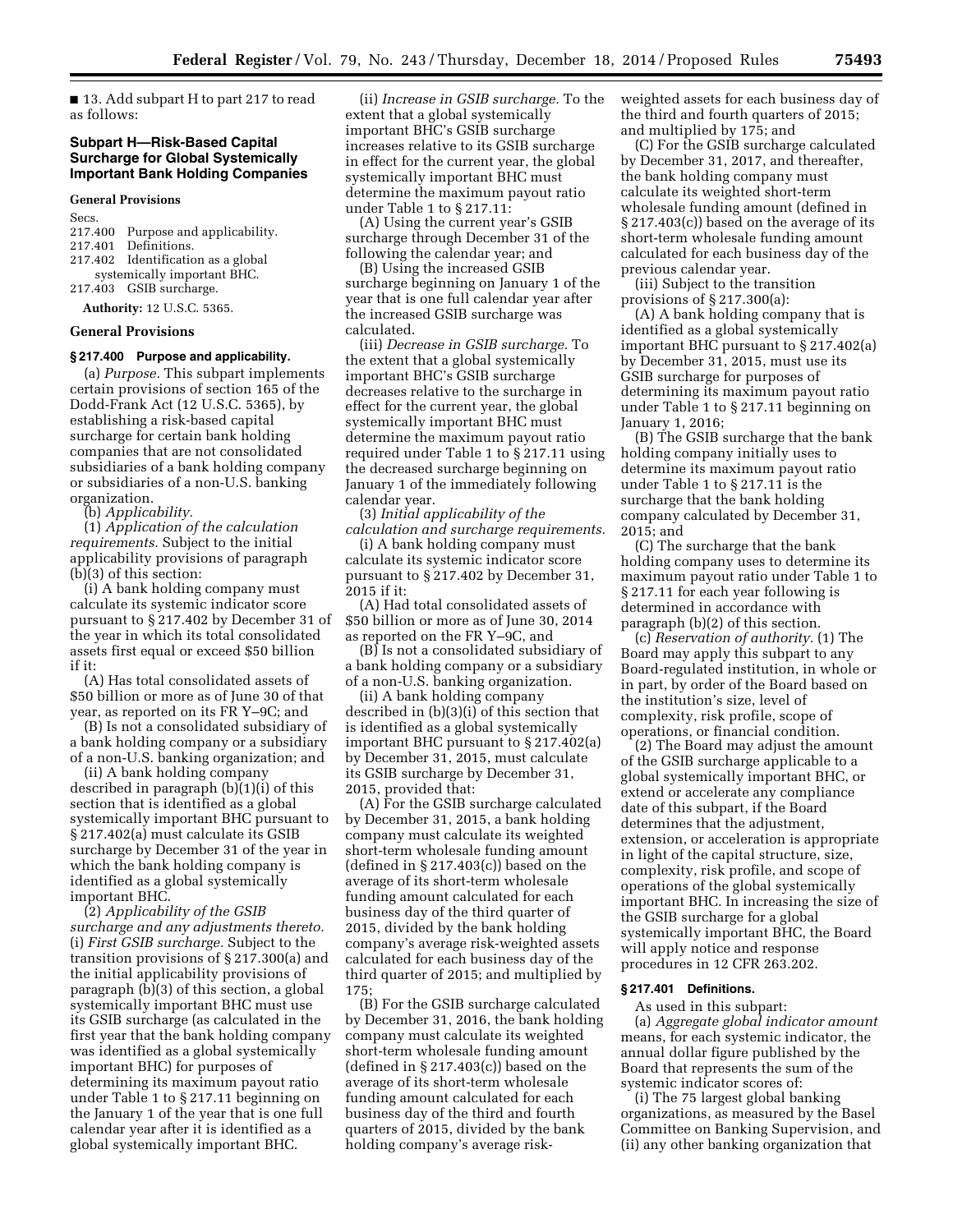the Basel Committee on Banking Supervision includes in its sample total for that year.

(b) *Assets under custody* means assets held as a custodian on behalf of customers, as reported by a bank holding company on the FR Y–15.

(c) *Average risk-weighted assets*  means the four-quarter average of the measure of total risk-weighted assets associated with the lower of the bank holding company's common equity tier 1 risk-based capital ratios, as reported on the bank holding company's FR Y– 9C for each quarter of the previous calendar year, as available.

(d) *Cross-jurisdictional claims* means foreign claims on an ultimate risk basis, as reported by a bank holding company on the FR Y–15.

(e) *Cross-jurisdictional liabilities*  means total cross-jurisdictional liabilities, as reported by a bank holding company on the FR Y–15.

(f) *Intra-financial system assets* means total intra-financial system assets, as reported by a bank holding company on the FR Y–15.

(g) *Intra-financial system liabilities*  means total intra-financial system liabilities, as reported by a bank holding company on the FR Y–15.

(h) *Level 3 assets* means assets valued using Level 3 measurement inputs, as reported by a bank holding company on the FR Y–15.

(i) *Notional amount of over-thecounter (OTC) derivatives* means the total notional amount of OTC

derivatives as reported by a bank holding company on the FR Y–15.

(j) *Payments activity* means payments activity as reported by a bank holding company on the FR Y–15.

(k) *Securities outstanding* means total securities outstanding as reported by a bank holding company on the FR Y–15.

(l) *Systemic indicator* means any of the following indicators included on the FR Y–15:

(1) Total exposures;

(2) Intra-financial system assets;

(3) Intra-financial system liabilities;

(4) Securities outstanding;

(5) Payments activity;

(6) Assets under custody;

(7) Underwritten transactions in debt and equity markets;

(8) Notional amount of over-thecounter (OTC) derivatives;

(9) Trading and available-for-sale (AFS) securities;

(10) Level 3 assets;

(11) Cross-jurisdictional claims; or

(12) Cross-jurisdictional liabilities.

(m) *Total exposures* means total exposures as reported by a bank holding company on the FR Y–15 (as revised to be consistent with the measure used to calculate the supplementary leverage ratio).

(n) *Trading and AFS securities* means total adjusted trading and available-forsale securities as reported by a bank holding company on the FR Y–15.

(o) *Underwritten transactions in debt and equity markets* means total underwriting activity as reported by a bank holding company on the FR  $\check{Y}$ –15.

#### **§ 217.402 Identification as a global systemically important BHC.**

(a) *General.* A bank holding company subject to this subpart is a global systemically important BHC if the sum of its systemic indicator scores for the twelve systemic indicators set forth in Table 1 of this section, as determined under paragraph (b) of this section, equals or exceeds 130 basis points. A bank holding company must calculate the sum of its systemic indicator scores on an annual basis by December 31 of each year.

(b) *Systemic indicator score.* (1) Except as provided in paragraph (b)(2) of this section, the systemic indicator score in basis points for a given systemic indicator is equal to:

(i) The ratio of:

(A) The amount of the systemic indicator, as reported on the bank holding company's most recent FR Y–15; to

(B) The aggregate global indicator amount for that systemic indicator published by the Board in the fourth quarter of that year;

(ii) Multiplied by 10,000; and (iii) Multiplied by the indicator weight corresponding to the systemic indicator as set forth in Table 1 of this section.

(2) *Maximum substitutability score.*  The sum of the systemic indicator scores for the indicators in the substitutability category (assets under custody, payments systems activity, and underwriting activity) is capped at 100 basis points.

TABLE 1

| Category | Systemic indicator                                    | Indicator weight<br>(percent) |
|----------|-------------------------------------------------------|-------------------------------|
|          |                                                       | 20                            |
|          |                                                       | 6.67                          |
|          |                                                       | 6.67                          |
|          |                                                       | 6.67                          |
|          |                                                       | 6.67                          |
|          |                                                       | 6.67                          |
|          | Underwritten transactions in debt and equity markets  | 6.67                          |
|          | Notional amount of over-the-counter (OTC) derivatives | 6.67                          |
|          | Trading and available-for-sale (AFS) securities       | 6.67                          |
|          |                                                       | 6.67                          |
|          |                                                       | 10                            |
|          |                                                       | 10                            |

# **§ 217.403 GSIB surcharge.**

(a) *General.* A company identified as a global systemically important BHC pursuant to § 217.402(a) must calculate its GSIB surcharge on an annual basis by December 31 of each year. The GSIB surcharge is equal to the greater of:

(1) The method 1 surcharge calculated in accordance with paragraph (b) of this section; and

(2) The method 2 surcharge calculated in accordance with paragraph (c) of this section.

(b) *Method 1 surcharge*—(1) *General.*  A bank holding company's method 1 surcharge is the amount set forth in Table 2 that corresponds to the sum of

the bank holding company's systemic indicator scores for the twelve systemic indicators included in Table 1 of § 217.402, calculated pursuant to § 217.402.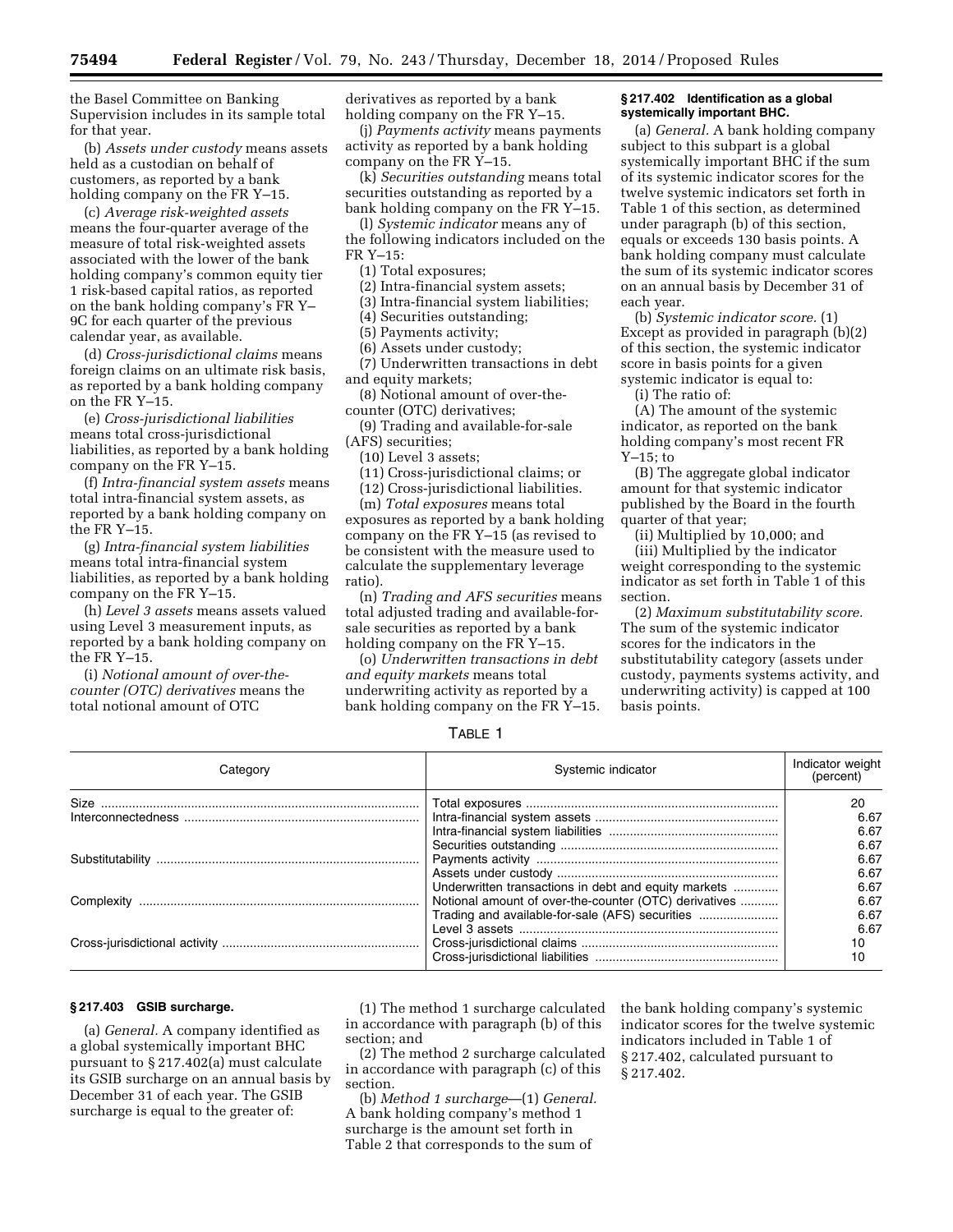#### TABLE 2—METHOD 1 SURCHARGE

| Method 1 score | Method 1<br>surcharge<br>(percent) |
|----------------|------------------------------------|
|                | 0.O                                |
|                | 1.0                                |
|                | 1.5                                |
|                | 2.0                                |
|                | 2.5                                |
|                | 3.5                                |

(2) *Higher method 1 surcharges.* To the extent that the score of a global systemically important BHC equals or exceeds 630 basis points, the method 1 surcharge equals the sum of:

(i) 4.5 percent; and

(ii) An additional 1.0 percent for each 100 basis points that the BHC's score exceeds 630 basis points.

(c) *Method 2 surcharge*—(1) *General.*  A bank holding company's method 2 surcharge is the percentage amount set forth in Table 3 that corresponds to the bank holding company's method 2 score.

# TABLE 3—METHOD 2 SURCHARGE

| Method 2 score | Method 2<br>surcharge<br>(percent) |  |
|----------------|------------------------------------|--|
| Below 130      | 0.O                                |  |
|                | 1.0                                |  |
|                | 1.5                                |  |
| 330-429        | 2.0                                |  |
|                | 25                                 |  |
| 530-629        | 3.0                                |  |
|                | 3.5                                |  |
| 730-829        | 4.0                                |  |
| 830-929        | 4.5                                |  |
|                | 5.0                                |  |
|                | 5.5                                |  |

(2) *Higher method 2 surcharges.* To the extent that the score of a global systemically important BHC equals or exceeds 1130 basis points, the method 2 surcharge equals the sum of:

(i) 5.5 percent; and

(ii) An additional 0.5 percent for each 100 basis points that the BHC's score exceeds 630 basis points.

(3) *Method 2 score.* A bank holding company's method 2 score is equal to: (i) The sum of:

TABLE 4

(A) The bank holding company's systemic indicator scores for the nine systemic indicators included in table 4 of paragraph (c)(4) of this section, each weighted as described therein; and

(B) The bank holding company's short-term wholesale funding score, calculated pursuant to paragraph (c)(5) of this section;

(ii) Multiplied by 2.

(4) *Systemic indicator score.* A bank holding company's score for a systemic indicator is equal to:

(i) The ratio of:

(A) The amount of the systemic indicator, as reported on the bank holding company's most recent FR Y– 15; to

(B) The aggregate global indicator amount for that systemic indicator published by the Board in the fourth quarter of that year;

(iii) Multiplied by 10,000; and

(iv) Multiplied by the indicator weight corresponding to the systemic indicator as set forth in Table 4 of this section.

| Category | Systemic indicator                                    | Indicator<br>weight<br>(percent) |
|----------|-------------------------------------------------------|----------------------------------|
|          |                                                       | 20                               |
|          |                                                       | 6.67                             |
|          |                                                       | 6.67                             |
|          |                                                       | 6.67                             |
|          | Notional amount of over-the-counter (OTC) derivatives | 6.67                             |
|          | Trading and available-for-sale (AFS) securities       | 6.67                             |
|          |                                                       | 6.67                             |
|          |                                                       | 10                               |
|          |                                                       | 10                               |

(5) *Short-term wholesale funding score*—(i) *General.* Except as provided in § 217.400(b)(3)(ii), a bank holding company's short-term wholesale funding score is equal to:

(A) The average of the bank holding company's weighted short-term wholesale funding amount (defined in paragraph (c)(5)(ii) of this section), calculated for each business day of the previous calendar year;

(B) Divided by the bank holding company's average risk-weighted assets; and

(C) Multiplied by a fixed factor of 175. (ii) *Weighted short-term wholesale funding amount.* (A) To calculate its weighted short-term wholesale funding amount, a bank holding company must calculate the amount of its short-term wholesale funding on a consolidated

basis for each business day and weigh the components of short-term wholesale funding in accordance with Table 5 of this section.

(B) Short-term wholesale funding includes the following items, each as defined in paragraph (c)(5)(iii) of this section:

(*1*) All funds that the bank holding company must pay under each secured funding transaction, other than an operational deposit, with a remaining maturity of 1 year or less;

(*2*) All funds that the bank holding company must pay under all unsecured wholesale funding, other than an operational deposit, with a remaining maturity of 1 year or less;

(*3*) The fair value of an asset as determined under GAAP that a bank holding company must return under a

covered asset exchange with a remaining maturity of 1 year or less;

(4) The fair value of an asset as determined under GAAP that the bank holding company must return under a short position; and

(*5*) All brokered deposits and all brokered sweep deposits held at the bank holding company provided by a retail customer or counterparty.

(C) For purposes of calculating the short-term wholesale funding amount and the components thereof, a bank holding company must assume that each asset or transaction described in paragraph  $(c)(5)(ii)(B)$  of this section matures in accordance with the criteria set forth in 12 CFR 249.31.